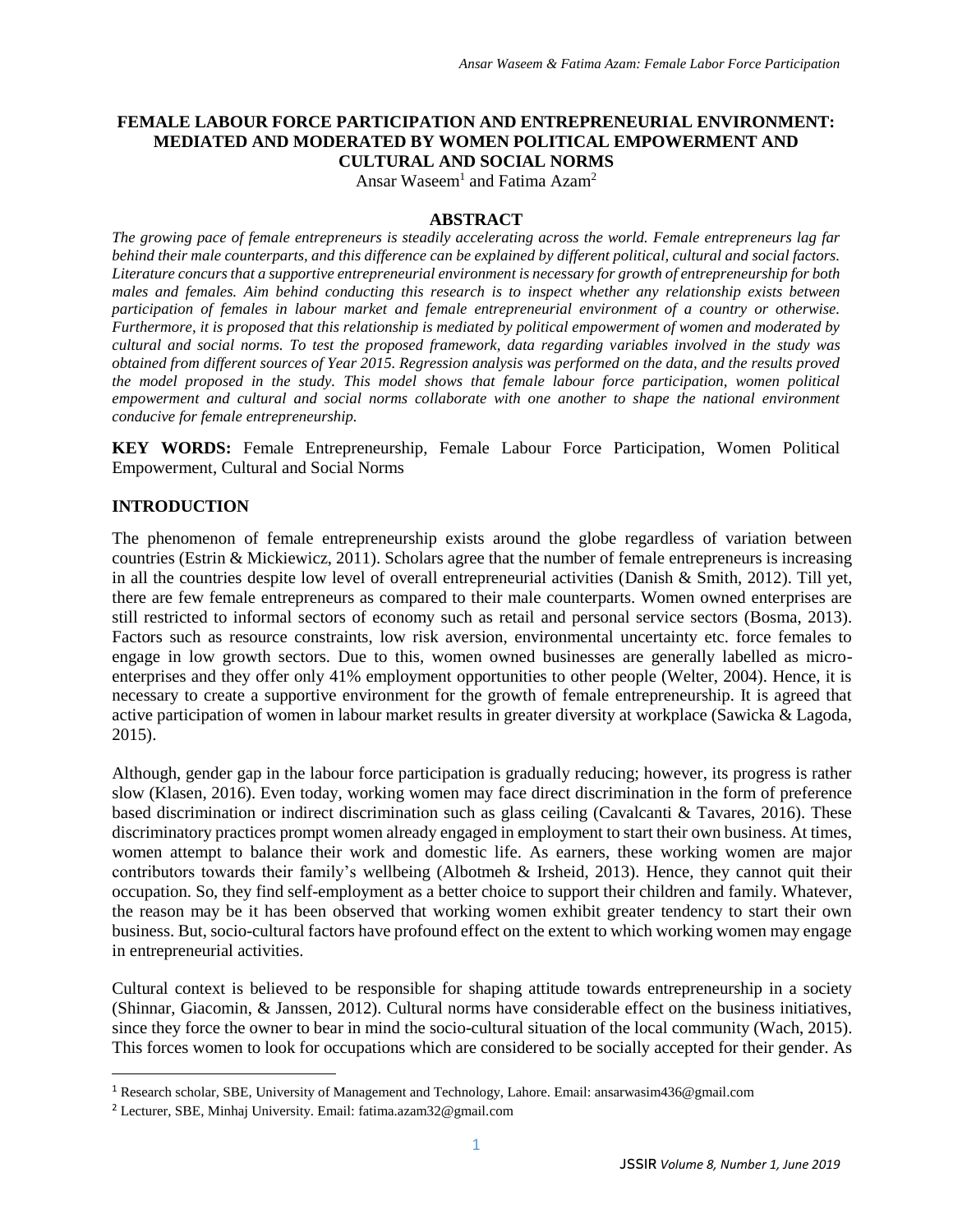entrepreneurship is regarded as male dominated field (Ahl, 2006) women are discouraged to become entrepreneurs. In many societies, working women become a stigma. Unfortunately, culturally imposed barriers are detrimental in achieving financial independence among women (Morris at el., 2006). However, such practices are gradually declining in many countries. Thanks to changes in society, more women are becoming entrepreneurs due to higher education, previous employment, political empowerment and economic independence (McGowan at el., 2012). As a result, women entrepreneurship is on rise especially in developing countries.

Political empowerment of women is another factor which can potentially effect participation of women in entrepreneurial activities. Political power held by women can help them overcome barriers in growth of their business (Goltz, Buche, & Pathak, 2015). Political empowerment of women is expressed by their representation in parliament. This representation enables women to break free from social stereotypes and increase their capacity for decision making (Kobeissi, 2010). Hence, empowering women and gender development helps in making female owned business more successful. For this reason, countries characterized by more political empowerment, give more incentives to female entrepreneurs. In such countries, women already employed have greater opportunities to start their own businesses.

Political empowerment of women is another factor which can potentially effect participation of women in entrepreneurial activities. Political power held by women can help them overcome barriers in growth of their business (Goltz, Buche & Pathak, 2015). Political empowerment of women is expressed by their representation in parliament. This representation enables women to break free from social stereotypes and increase their capacity for decision making (Kobeissi, 2010). Hence, empowering women and gender development helps in making female owned business more successful. For this reason, countries characterized by more political empowerment, give more incentives to female entrepreneurs. In such countries, women already employed have greater opportunities to start their own businesses.

Social structure and collective environment have received less attention in the literature of women entrepreneurship as compared to individual factors of entrepreneur (Lock & Smith, 2016). This is ascertained by Ahl (2006), that in the research of female entrepreneurship "contextual and historical variables...such as legislation, culture, or politics are seldom discussed". Moreover, Teo (1996), categorized problems faced by female entrepreneurs grouped into start – up problems, problems at the time of launch of the business and problems after launch of business. Majority of research on female entrepreneurship has focused on business startup. For this purpose, Global Entrepreneurship Monitor has been widely used and its TEA score is considered to measure level of female entrepreneurship. However, in prior research the issues faced by women after launching of business are seldom attended (Martin & Wright, 2005). Therefore, very few studies have considered the problem faced by female entrepreneurs after the establishment of firm. In this research, focus is on the overall legal, political, cultural and institutional structure which supports /resists towards female entrepreneurship. Considering the factors, this study tends to uncover women political empowerment as an underlying mechanism and cultural and social norms as a boundary condition of association between labour force participation and female entrepreneurial environment.

A model is proposed which shows the interaction between aforementioned four factors in determining women entrepreneurial environment. For this purpose, data regarding female entrepreneurship is collected from Female Entrepreneurial Index in order to explain the overall worldwide entrepreneurial environment for women. Data at country level is considered following Goltz, Buche and Pathak (2015) who believe that using country-specific variables is a better approach than individual related factors. Such broader scope will help in the reliability and generalization of results since most studies of female entrepreneurship are limited to a given region or country (Kobeissi, 2010).

Conclusively, this study investigates (a) the effect of labour force participation on female entrepreneurial environment (b) to what extent political empowerment mediates between labour force participation and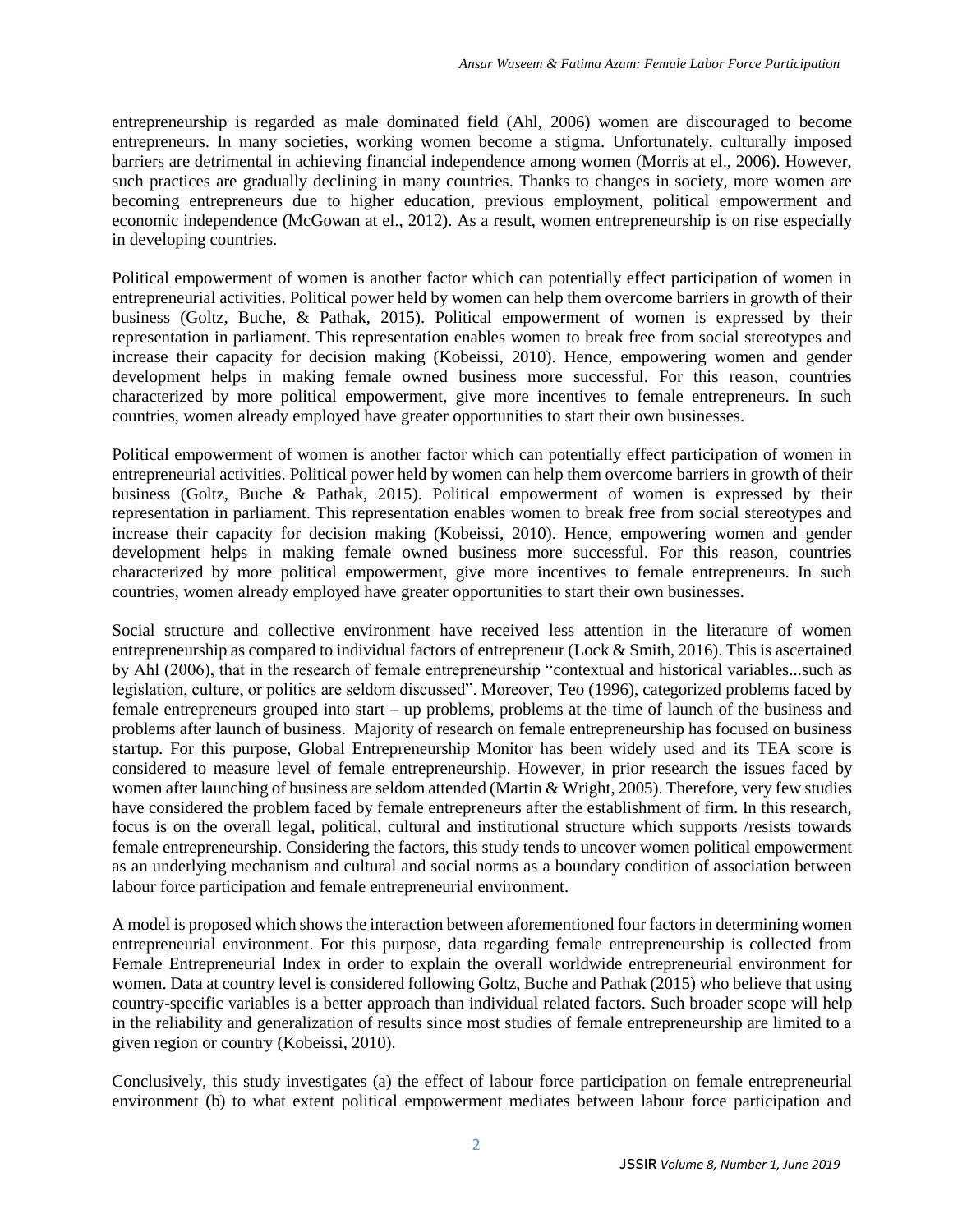female entrepreneurial environment (c) whether cultural norms strengthens or weakens the on female entrepreneurship. Interaction between these variables can be used to understand the variation in the level of female business ventures across different countries. Female entrepreneurship is gaining importance because *"there is perhaps no greater initiative a country can take to accelerate its pace of entrepreneurial activity than to encourage more of its women to participate"* (Reynolds et al., 2001, cited in Baughn, Chua, & Neupert, 2006). Hence, female entrepreneurship is helpful in promoting economic growth as it ensures gender development and poverty reduction (Maniyalath & Narendran, 2016). For this purpose, it is more suitable to study female entrepreneurial environment at country level because it is more closely related to general socioeconomic, political and institutional conditions of a country.

The structure of this paper is as follow. After this introduction, the following section deals with hypothesis development as well as the research design. Subsequently, results of the regression analysis, recommendation for policy makers, and conclusion are documented.

# **REVIEW OF LITERATURE**

Female entrepreneurship rose to prominence in 1970s (Berger & Kuckertz, 2016), when researcher started to think "entrepreneurship is a gendered phenomenon" (Jennings & Brush, 2013). The domain has come a long way since then. Presently, the number of self-employed females is steadily increasing, but most female-owned enterprises are still operating in low value added and crowded sectors (Marlow & McAdam, 2013). These sectors demonstrate low growth in employment, profitability and market share. Women owned and managed business enterprises grow at a slower pace than their male counterparts (Morris et el., 2006) despite a relatively higher rate of participation of female in entrepreneurship (Adom & Asare-Yeboa, 2016). Women entrepreneurs face problems such as financing, management practice, growth strategies and entrepreneurial policies (Noguera et al., 2015).

According to Sara & Peter (1998) new female entrepreneurs can experience problem in obtaining start-up capital, credit guarantee, capital for investment. On the contrary, man engage more in entrepreneurship due to better access to capital (Brush & Cooper, 2012). Unlike men, women are believed to be motivated by non-economic goals and spend more time in pursing social goals (Berger & Kuckertz, 2016; Nicolas & Rubio, 2016).Women are believed to have conservative attitude towards growth and their business plans focus on moderate expansion. It may be attributed to the "time constraints imposed by family responsibility" (Poggesi, Mari, & De Vita, 2016).

Just like men, many women become entrepreneur in order to attain financial independence. But, most of the female entrepreneurs attempt to balance their work and domestic responsibility (McGowan et al., 2012). Females are expected to work as housewives and look after their children while men are free from such responsibilities. Family responsibility and domestic obligations makes the decision for women to participate in business ventures more complicated. Care of children, domestic obligations and longer working hours in home have negative effect on the growth of female owned businesses (Hundley, 2001). Due to these obligations women have low propensity towards entrepreneurship as compared to males (Morris et al., 2006), "and this is true for worldwide" (Jennings & Brush, 2013).

Initially researchers had assumed that female entrepreneurs possess characteristics similar to male ones and female entrepreneurship doesn't require special attention (Jennings & Brush, 2013). However, later research revealed considerable difference between entrepreneurial practices of males and females (Kobeissi, 2010). Entrepreneurship roles are connected with masculine traits such as bold, aggressiveness, risk taking, calculative etc. (Baughn, Chua, & Neupert, 2006). Female owned enterprises exhibit feminised working pattern where care for social responsibility has same value as economic growth. Hence, it is imperative that female entrepreneurship should be studied independently from its male counterparts. Feminist theorists argue that gender is a social issue and women are unnecessarily at disadvantage due to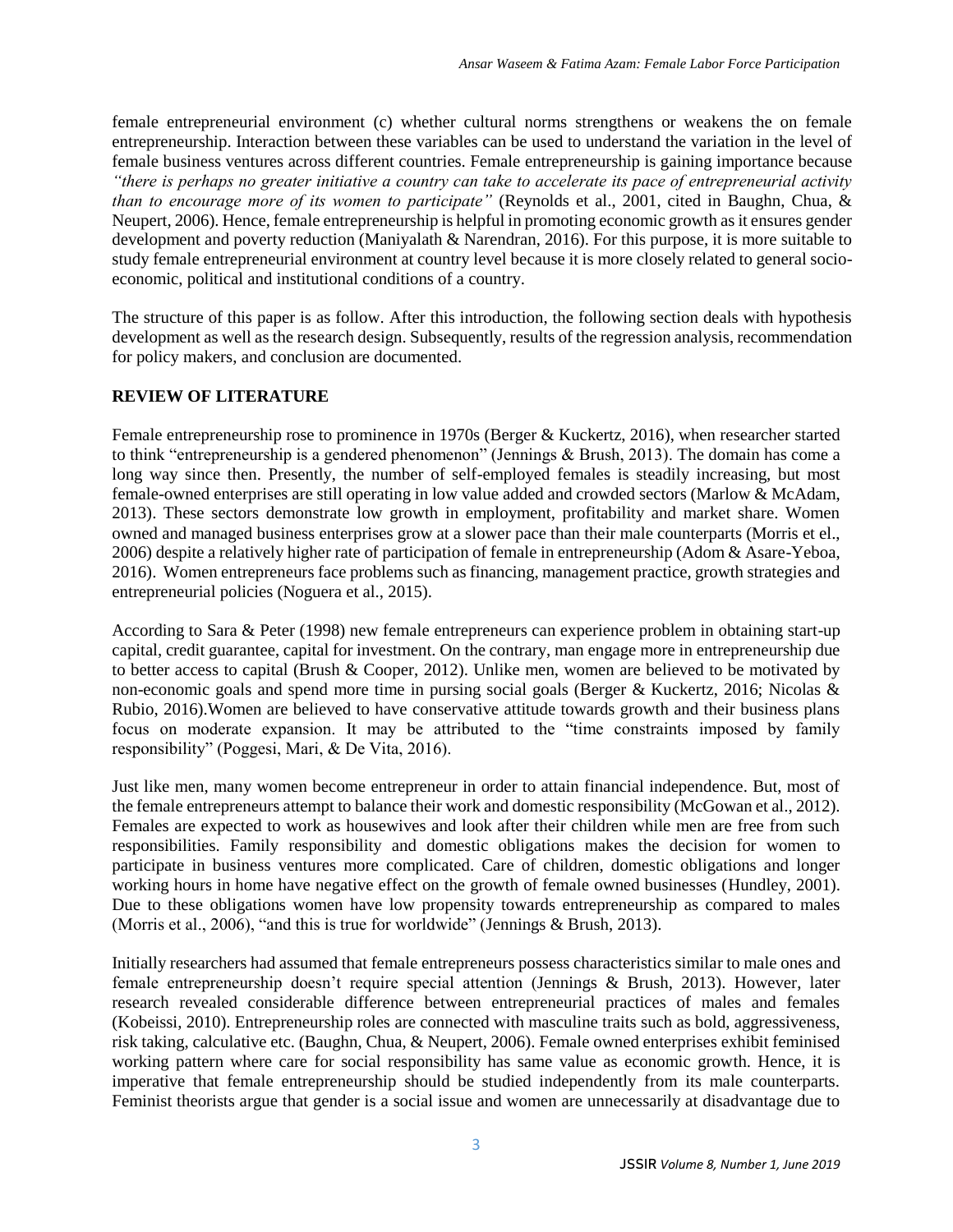particular social orientation (Jennings & Brush, 2013). Female theorists also sort to end such constraints and obstacles, and ensure equal playing ground for both men and women.

Literature on female entrepreneurship focuses on individual, social and institutional factors (Perez & Hernandez, 2016). However, individual factors alone are not sufficient to fully describe entrepreneurship (Shane & Venkataraman, 2000). Therefore, a more comprehensive definition of entrepreneurship should include social and contextual factors. This is more relevant for the study of entrepreneurship in women since "macro-level factors seek to explain (female) entrepreneurial venturing, growth and change by considering a generic set of broader impersonal institutions, including political, economic, historical, social, cultural and educational institutions" (Naguib & Jamali, 2015). Therefore, this study includes the role of economic, political, cultural and social factors which may promote or inhibit growth of entrepreneurial activities in females.

# **RESEARCH HYPOTHESES**

## **Female labour force participation and their political empowerment**

Increased participation of women in labour force has led to more representation of women in parliament. Iversen and Rosenbluth (2008) have explained this in terms of demand and supply. Working women demand more political empowerment and representation in parliament. These women have difference preference and voting patterns as compared to their male counterparts. Accordingly, working women are inclined to vote for females (Inglehart & Norris, 2003) for representing them in legislation. On the contrary, countries characterized by low representation of female in the labour market have greater "gender gap in political preferences and voting behaviour" (Iversen & Rosenbluth, 2006).

On the supply side, parents are focusing on the education and professional careers of their daughters. These changing social norms have allowed women to have technical and managerial education at par with men, and they are entering labour market at faster rate. High qualification for women means more wages for women in many countries which have influenced their women's ability to attract political power. This has encouraged political parties to make females as their candidates in order to give positive signals to working women (Rosenbluth et al. 2006). Women with higher managerial and technical experience are more likely to start their political career. In addition, working women are also doing collective efforts for safeguard their interests.

*Hypothesis 1:* There is a positive relationship between female labour force participation and their political empowerment.

## **Female labour force participation and entrepreneurial environment for them**

Participation of labour in the market increases the chances of women to launch their own business. This is so because women already employed in the formal sectors find very little opportunities of career growth due to gender discrimination. Sawicka and Lagoda (2015) have used certain discriminatory practices such as glass ceiling, glass walls, sticky floors and tokenism etc. that prevent progress of women to top positions in the organization which are generally associated with power. Sometimes, the organizational structure thwarts the progress of female. Current organizations are not only segregated in terms of male and female intensive jobs, but also there exists conspicuous stratification. Due to this, mostly females hold low level jobs and very few reach the top level of management (Jennings & Brush, 2013). The frustration caused due to lack of promotion opportunities forces women to start-up (McGowan et al., 2012).

Previous research has demonstrated that prior experience of labour market and management position has significant influence on entrepreneurial activities (Davidsson & Honig, 2003). In their exploratory research on female entrepreneurs in Kosovo, Ramadani et al., (2015) have found that 28% of the female respondent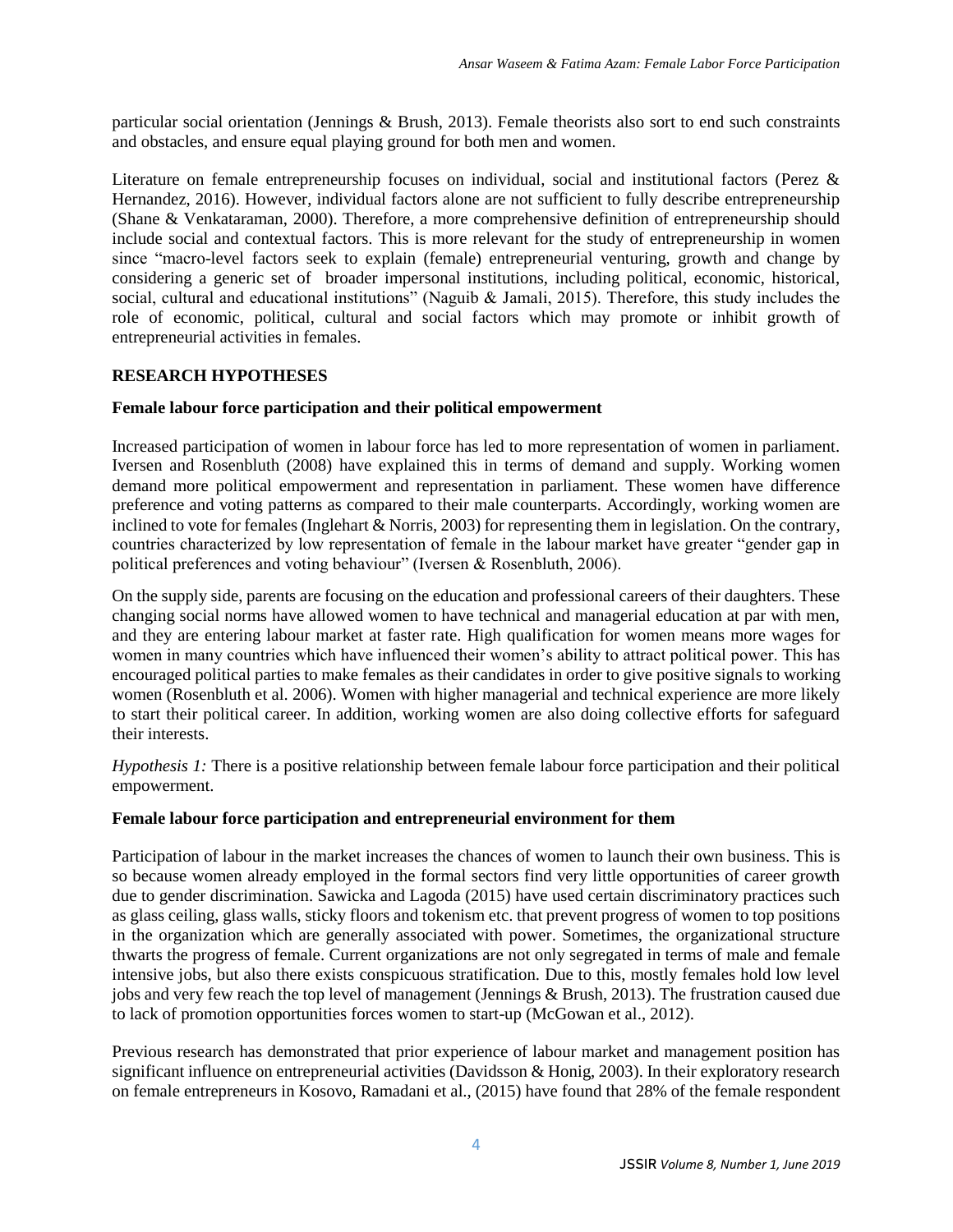regarded lack of experience as the major problem faced in developing their business. Occasionally, women are labelled with features suggesting that they are incapable of being a successful entrepreneur (Rubio-Banon & Esteban-Lloret, 2016). Due to low participation rate in employment, women lag behind men in obtaining managerial skills which are deemed necessary to start their own business (Hattab, 2012). Furthermore, women with previous experience in a given business sector are likely to become part of more productive and higher growth sectors (Marques, 2017).

There exists a wage gap between male and female workers holding same position in any organization. Feminist theory postulates that occupational segregation and gender wage inequality as driving factor for women to leave their employment and start their own business. Occupational segregations force them to move towards informal sectors and start their own business (Lock & Smith, 2016). Previous research has found a negative relation between wage gap and female entrepreneurial initiatives. For instance, Baldwin and Johnson (1992) have found a negative relationship between the wage gap and participation of women in the labour market. Feminist theorists argue that gender is a social issue and women are unnecessarily at disadvantage due to particular social orientation (Jennings & Brush, 2013). Feminist theorists also sort to end such constraints and obstacles, and ensure equal playing ground for both men and women.

Hence, it is proposed that a higher level of female participation in labour market will encourage more women enter in entrepreneurship. Employed men and women are more likely to start their own business (Minniti & Nardone, 2007). As number of females participating in the labour market increases, female entrepreneurial activities also boost (Chowdhury & Audretsch, 2014). Participation of female in labour force will flourish the potential of female entrepreneurs (Verheul, Stel, & Thurik, 2006). Therefore, participation of women in labour market will lead to a supportive environment for female entrepreneurship.

*Hypothesis No 2:* There is a positive relationship between participation of female in labour force and their entrepreneurial environment.

## **Women political empowerment and female entrepreneurial environment**

Overall situation of political empowerment of women in a country can encourage them to become entrepreneurs. Due to their low empowerment in the society, women faces more hurdles in starting a business as compared to men. However, such hurdles can be greatly reduced by enhancing active participation of women in political activities. Participation in political activities can be a potent way to empower women (Okock & Melesse, 2014). In turn, women representation in the politics creates a levelplaying for them in conducting business. According to Goltz, Buche and Pathak (2015) "a greater number of women in the political positions at all level, from local to national, is likely to advance policies that enable and promote women's economic participation". This political representation not only increases the likelihood for more women to start their own business but also helps to create a supportive environment for female entrepreneurial activities to flourish.

Political representation in parliament and legislative forums is also believed to development of entrepreneurial environment for women. Women parliamentarians are regarded as important social agents, and their actions are crucial in promoting entrepreneurship. Participation of women in political activities enables them to be socially and politically active which helps in safeguarding their interests and shaping policies accordingly (Manda & Mwakubo, 2014). Women leaders are also believed to be capable of affecting the institutional environment (Ghani, Kerr, & O'Connell, 2014). They can lift the burden of institutional and financial constraints from their fellow entrepreneurs. Removal of such constraints increase bargaining power of women, and helps them to acquire more resources (Goltz, Buche, & Pathak, 2015).

*Hypothesis No 3:* There is a positive relationship between political empowerment of women and their entrepreneurial environment.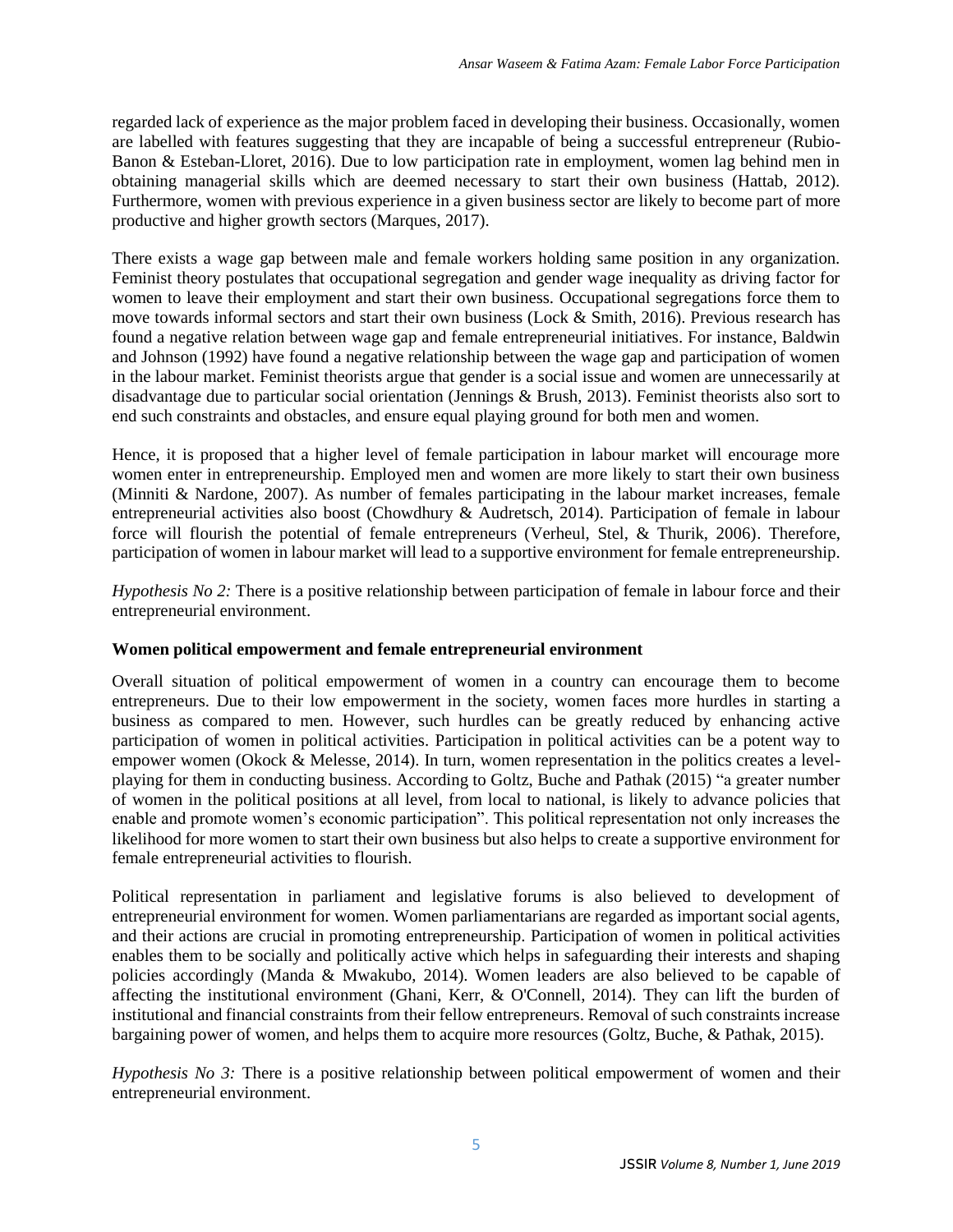#### **Women political empowerment as a mediator between female labour force participation and female entrepreneurship environment**

The inability to enter in to employment forces females to opt for self-employment. In certain countries having high unemployment rates there are very few job opportunities for females. Women belonging to such countries have no other option to enter into self-employment. Furthermore, the cultural and social norms stress on women's family responsibilities in these countries. Therefore, those women who are employed may find it difficult to reconcile family demands with inflexible employment in the formal sector (Baughn, Chua, & Neupert, 2006). Therefore, women move from formal sectors of employment to informal sector with a conscious attempt to balance their work and domestic responsibilities. These informal sectors give women flexible employment options which seem difficult to attain in traditional labour market (Budig, 2006).

It is observed that females already employed in the labour market are more aware of the difficulties faced in starting business ventures. Earning women are more self-sufficient and they show greater tendency to participate in political activities. Women empowerment is a situation where women have equal opportunity for growth, and they are fully independent to make their own decisions (Saraswathy, Panicker, &Sumi, 2008). The concept of empowerment for women becomes more important in traditional patriarchal societies where men enjoy more powers.

According to Motivational Theory of Role Modelling (Morgenroth, Ryan, & Peters, 2015), role models aspire people to set and attain ambitious goals. Women already running their own business as well as playing active role in politics parliament become a role model for other women. They demonstrate the set of skills and behaviours which are necessary to achieve success (Lockwood, 2006). They motivate others and show that the goals are attainable. These role models are bunch of successful in a given group and they send the message: "I can do this, so can you" (Morgenroth, Ryan, & Peters, 2015). In threatening situations, women may look up to these role models for motivation (McIntyre et al, 2011).

Women already in the labour market also create conducive environment for business start-ups for women. Women can use their political representation in parliament and other forums to eliminate obstacles related with launching new business ventures. Ultimately, women representation in parliament will lead to supportive environment for women business start-ups. Hence, it is proposed that a higher number of women participating in the labour market will make them more politically empowered which will in turn results in a supportive environment for women entrepreneurial activities.

*Hypothesis No 4:* Women political empowerment mediates the relationship between participation of female in labour force and their entrepreneurial environment in a country.

## **Moderating effect of cultural and social norms between female labour force participation and female entrepreneurship environment**

North (1990), in his highly cited work, has differentiated between formal and informal institutes. While formal institutes regulate the business environment through rules, laws and procedures; the informal institutes are norm, behaviour, and code of conduct existing in a society (Aidis et al., 2007) and manifested as its culture (Noguera et al., 2015). A person's attitude towards entrepreneurship is shaped by the social and cultural norms (Agbim, Ayatse & Oriarewo, 2013). Kostova (1997) has proposed a three dimensional framework to explain institutional profile of a country. These three dimensions include: regulatory dimension, cognitive dimension, and normative dimension. Among these, the normative dimension consists of value system of the country which affects the business activities.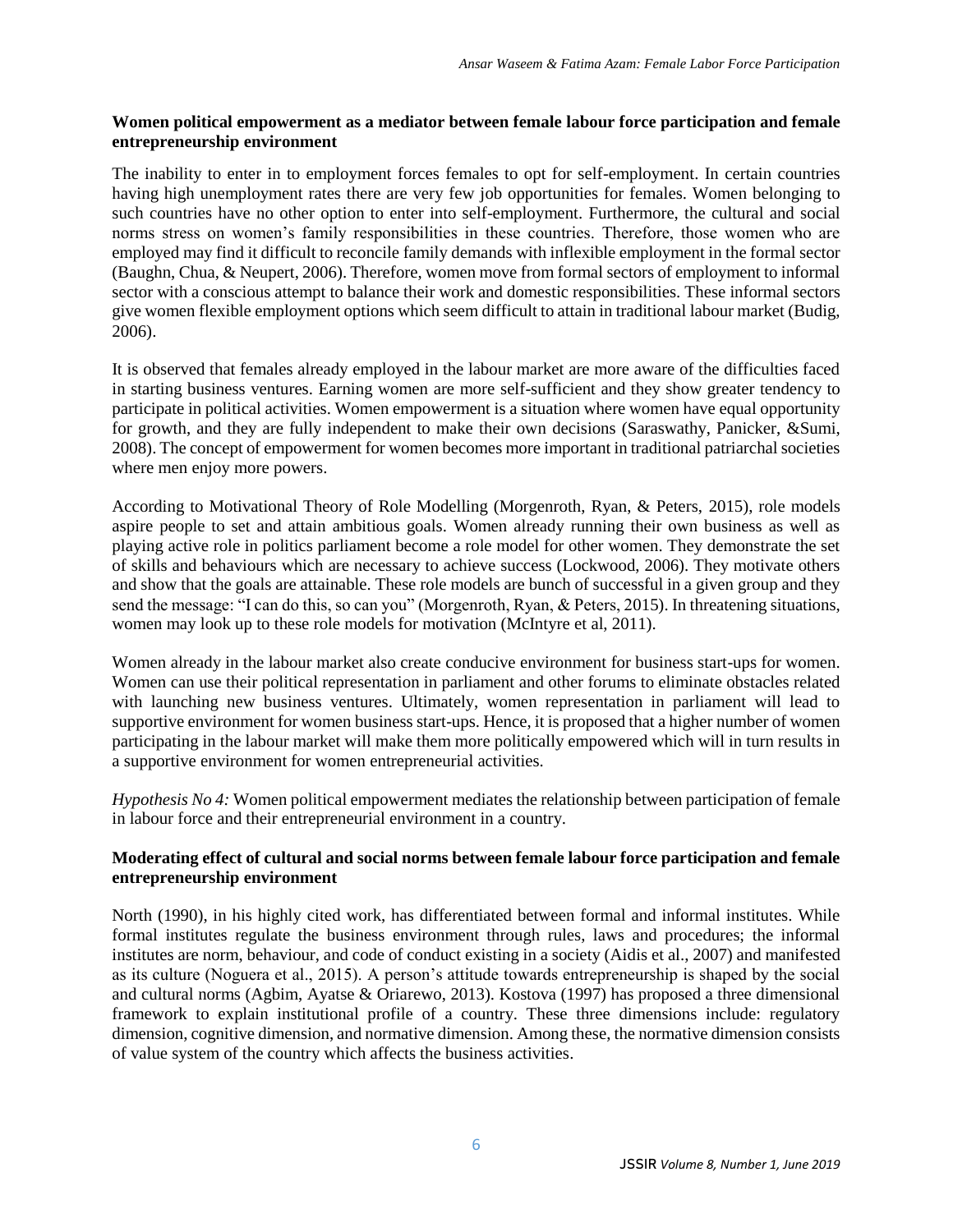Busenitz, Gomez and Spencer (2000) described that "the normative dimension measures the degree to which a country's residents admire entrepreneurial activity and value creative and innovative thinking." These informal institutes have significant impact on the business environment of a country as they can encourage or discourage entrepreneurial initiatives (Hayton & Cacciotti, 2013; Poirine, Dropsy, & Gay, 2017). Likewise, these cultural norms also decide whether women are allowed to take part in the economic activities or otherwise. These informal institutions constraint economic activities of females (Klasen, 2016) by imposing restriction on mobility of resources and bargaining power (Goltz, Buche, & Pathak, 2015).

A norm is defined as "a given social setting to the extent that individuals usually act in a certain way and are often punished when seen not to be acting in this way" (Axelrod, 1986 cited in Poirine, Dropsy & Gay, 2017). Gender Role Theory developed by Eagly (1987) postulates that the cultural and social norms rather than biological predispositions define socially acceptable behaviours. For example, the characteristic of family are rooted in the culture and social norms of the society (Berger & Kuckertz, 2016). Society believes that males are responsible for financially supporting their families while women are charged with caring for family, children and other dependents. This role segregation declares that males are ideal gender to start and run a business (Nicolás & Rubio, 2016). This is supported by the fact that entrepreneurship literature is dominated by masculine features (Al-Dajani & Marlow, 2013). The male dominated and patriarchal cultures have always considered females to be subordinate to males (Foss, Woll, & Moilanen, 2013) which thwart participation of women in business activities.

As described above, cultural norms assign roles to men and women on the basis of gender. Culture of a society is function of the underlying values which guide and motivate a given group in a particular way. Traditional cultural and social roles mean that women are less likely to be engaged in entrepreneurial activities as compared to men. In all societies, role of men and women differ, and men are given more access and control of resources (Owo, 2016). While women are considered to be obligated for rearing children and caring for other dependents, men have no such responsibilities. Resultantly, women are left with very little time for their business.

Cultural norms also create stereotype about gender roles which limits the occupation chooses appropriate for both males and females (Shinnar, Giacomin, & Janssen, 2012). Lippmann (1922) defines stereotype as "simplistic and inaccurate as a result of socially transmitted rather than personal experience, resistant to change, imagination reality, the images in our head". These stereotypes culminate in gender inequality which limits the social roles performed by females. Such stereotypes ascertain that activities of working women are considered to be in contradiction with the roles assigned by the society (Moreno, 2016). Therefore, stereotypes and gender discriminating practices of a society may discourage women participation in economic activities (Marques, 2017).

Review of the literature shows that cultural and social norms have significant effect on the participation of women in labour market as well as growth of female entrepreneurship in a country. Entrepreneurial societies promotes female participation in economic activates. These women can make contribution towards economic growth when proper opportunities are presented to them (Okah-Efogo & Timba, 2015). On the contrary, lack of entrepreneurial culture in the society is a major impediment which limits female entrepreneurship (Perez & Hernandez, 2016). Such restrictive norms not only reduce involvement of female entrepreneurs in business activities but also inhibit the development of female entrepreneurship. Cultural and social norms can moderator relationship between labour force participation and entrepreneurial environment as "the use of cultural norms rather than cultural values will help solve inconsistencies in findings" (Hayton & Cacciotti, 2013).

*Hypothesis No 5:* Relationship between female labour force participation and entrepreneurial environment is moderated by cultural and social norms of a country such that higher level of supportive norms will lead to creation of environment supportive for female entrepreneurial activities.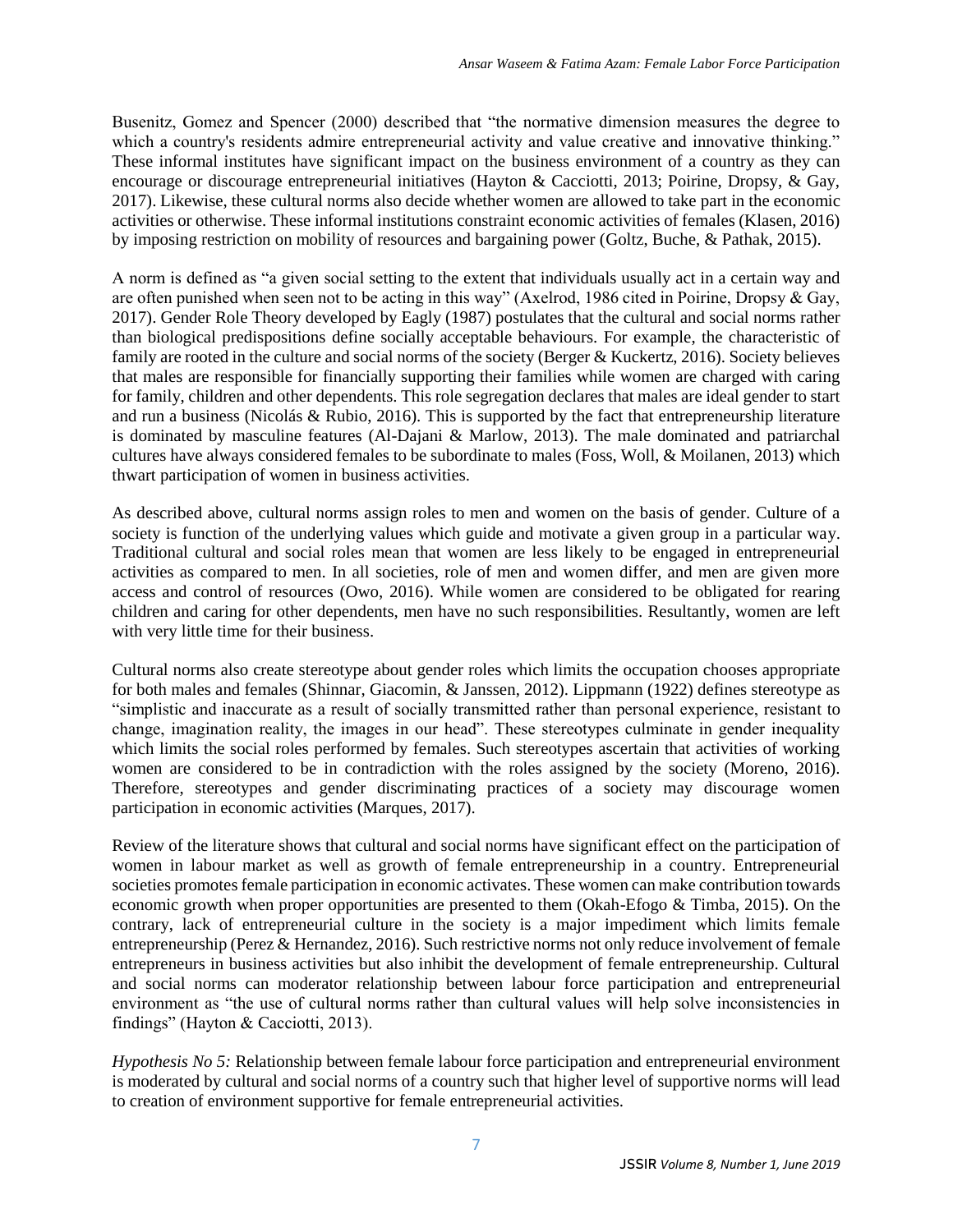A conceptual model is proposed on the basis of the above hypothesis which is shown in Figure No 1. This model shows that a relationship exists between labour force participation and female entrepreneurial environment which is mediated by women political empowerment. Moreover, the same relationship is moderated by cultural and social norms.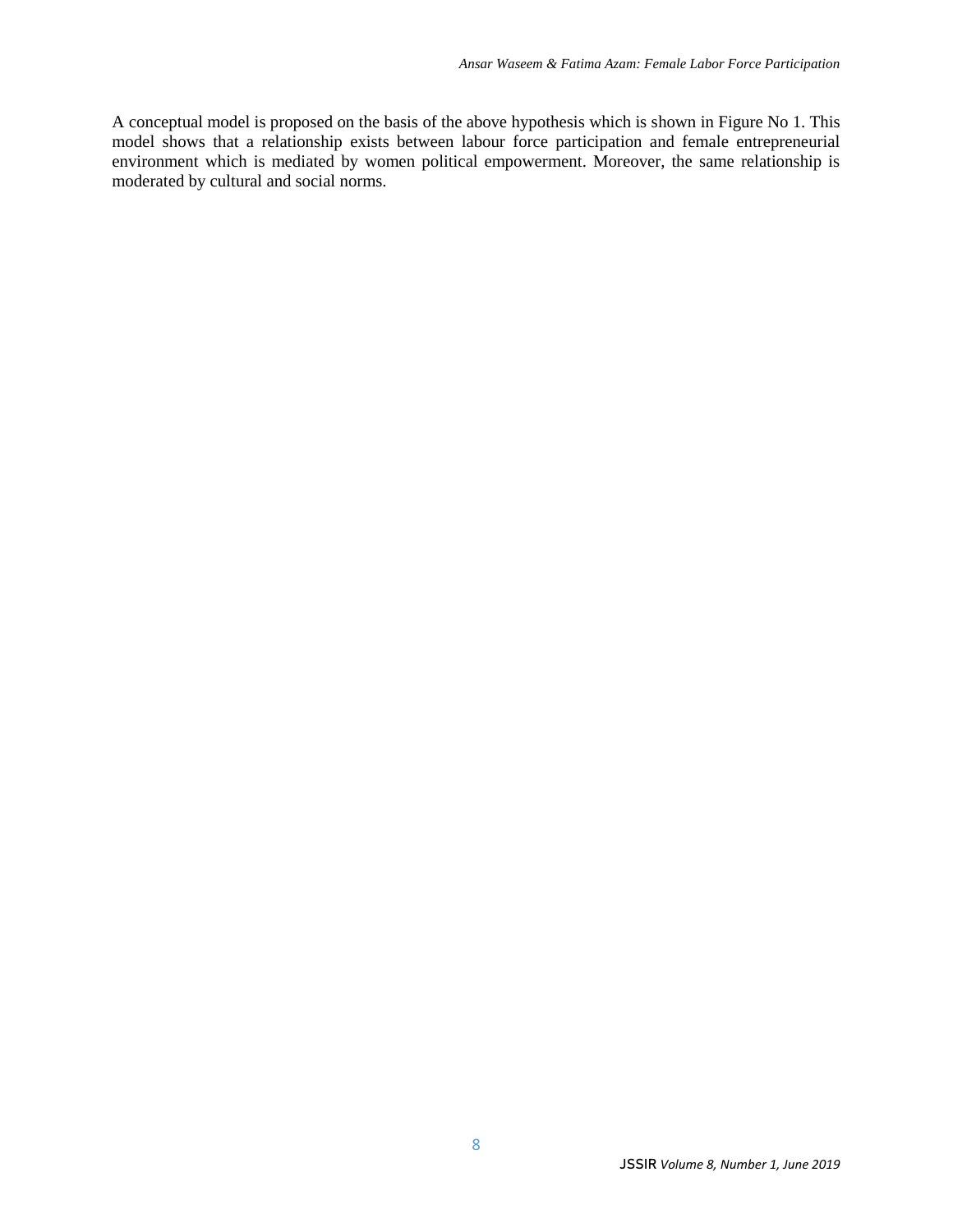

# **RESEARCH METHODOLOGY AND DATA SOURCE**

The aim of this study was to investigate the impact of different economic, political, cultural, and social factors of a country in the growth of female entrepreneurship activities. For this purpose, different variables such as labour force participation, female political empowerment, cultural and social norms were considered. Unlike other studies which focus on factors within a country; data at country level was considered in this paper following Goltz, Buche and Pathak (2015) who believe that using country-specific variables is a better approach than individual related factors. Such broader scope helped in the reliability and generalization of results since most studies of female entrepreneurship are limited to a given region or country (Kobeissi, 2010).

Following this, data regarding overall environment for female entrepreneurship was collected from Female Entrepreneurship Index. This index analyses overall conditions for growth of high-potential female entrepreneurship in 77 countries. Unlike other studies on entrepreneurship which involve secondary data analysis, data was not obtained from Global Entrepreneurship Monitor. This is because we are interested in finding the overall environment for women entrepreneurial activities instead of actual rate of female entrepreneurs. Therefore, Female Entrepreneurship Index served our intended purpose better. Moreover, data from other variables was also gathered from different reliable sources. In total, data pertaining to 72 countries for 2015 was collected. Table No. 1 shows the sources for variables involved in the study along with the descriptive statistics.

| Data Source             | <b>Mean</b>                              | <b>Standard</b><br><b>Deviation</b>                                                                                          |
|-------------------------|------------------------------------------|------------------------------------------------------------------------------------------------------------------------------|
| (FEI) Score 2015        |                                          | 16.13                                                                                                                        |
| Development<br>Human    |                                          | 13.34                                                                                                                        |
|                         |                                          | 0.15                                                                                                                         |
| Global<br>Monitor, 2015 |                                          | 1.41                                                                                                                         |
|                         | Female labour force participation $2015$ | Female Entrepreneurship Index $_{45.58}$<br>$Report_{51.47}$<br>Global Gender Gap Report 20150.23<br>Entrepreneurship $1.86$ |

## **Table No 1: Descriptive Statistics of Variables**

Number of Observation  $= 72$ 

The data collected from the aforementioned sources was then analysed using regression analysis technique. The hypotheses of mediation and moderation were tested using hierarchical regression analysis. Effect size of the moderating variable on the relation between predictor and outcome variables was measured to gauge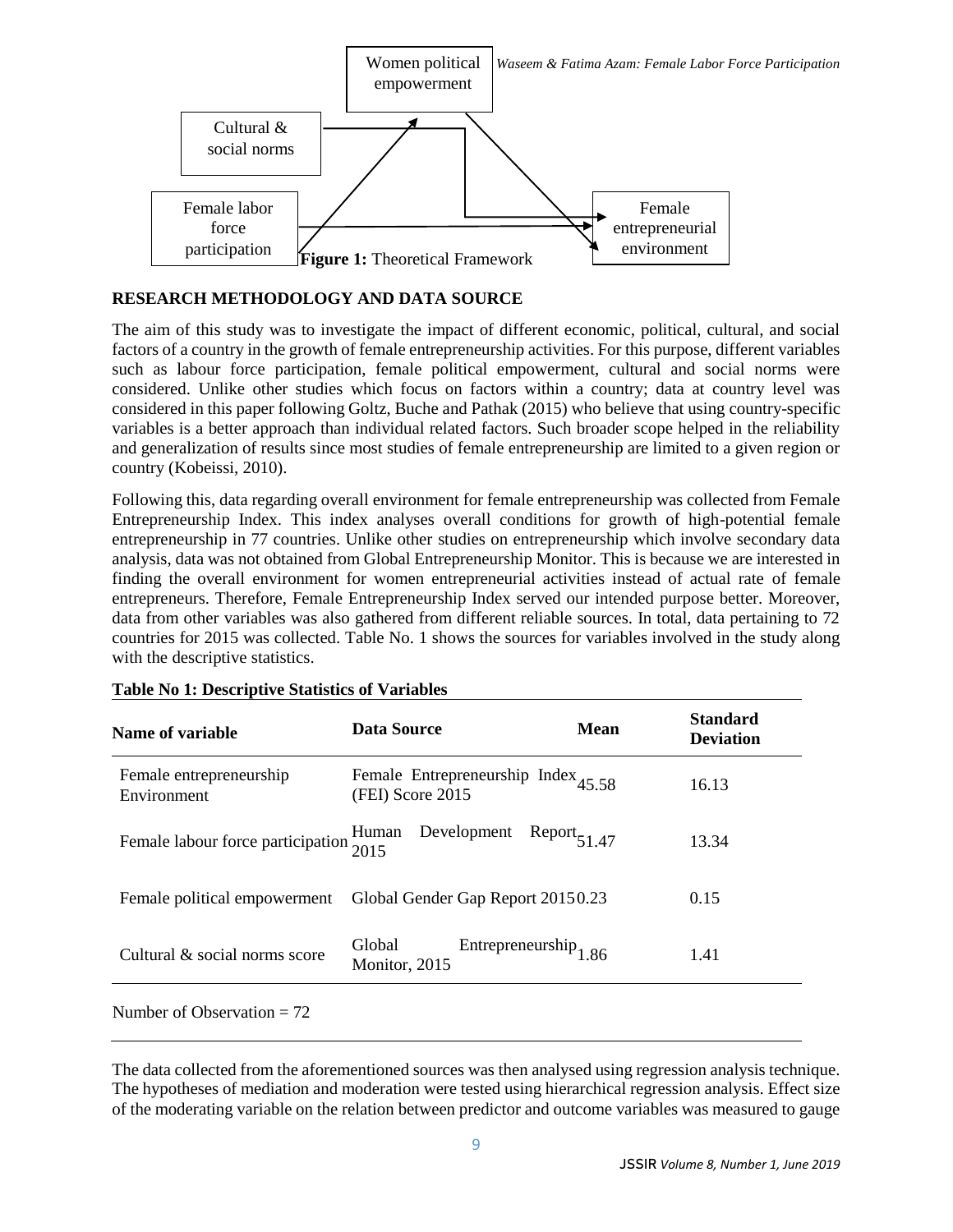the direction of the moderating relationship. Robustness of results of moderation related hypothesis was confirmed through slope test.

## **RESULTS**

After descriptive statistics, bivariate correlation analysis using Pearson's Correlation Method was performed on the variables under consideration. The results of correlation analysis are given in Table 2. All three independent variables very significantly correlated with the outcome. Women political empowerment, and cultural  $\&$  social norms were correlated with Female Entrepreneurship Environment at  $p<0.01$  whereas female labour force participation was significant at  $p<0.1$ . Moreover, all these predictors were positively associated with Female Entrepreneurship Environment.

**Table No 2: Correlation between variables** 

| <b>Name of Variable</b>                                        |            |          |           |  |
|----------------------------------------------------------------|------------|----------|-----------|--|
| Female entrepreneurship environment                            |            |          |           |  |
| Female labour force participation                              | $0.200*$   |          |           |  |
| Female political empowerment                                   | $0.407***$ | $0.219*$ |           |  |
| Cultural & social norms score                                  | $0.362***$ | 0.077    | $0.263**$ |  |
| *** $p<0.01$ , ** $p<0.05$ , * $p<0.1$ , <sup>†</sup> $p<0.15$ |            |          |           |  |

Afterwards, regression analysis was performed to test the hypotheses. All requisite conditions for regression analysis were fulfilled in all cases. Those observations with absolute values of Standardized Residuals beyond 3 were identified as outliers and eventually removed from the analysis (Mendenhall, Sincich, & Boudreau, 2012). Shapiro-Wilk Test was used to check the normality of the data and data was found to be normally distributed. Similarly, Durbin-Watson Statistics and Variance Inflation Factor (VIF) scores were used to identify auto-correlation and multi-colinearity, and none were found.

Table 3 illustrates the direct relationship between female labour force participation and their political empowerment. Both the variables were found to be significantly associated with one another; however the value of coefficient of correlation was very low indicating a weak relationship between them. Therefore, our Hypothesis No 1 was partially supported. This result resonates with the previous researchers. Iversen and Rosenbluth (2008) note that representation of females in United States Congress lags far behind their participation in labour market. Kenworthy and Malami (1999) have found very little correlation between female labour force participation and their representation in parliament. This can be attributed to the fact that working women, constrained by time and domestic responsibilities, have less time available for their political career (Schlozman, Burns, & Verba, 1999). Furthermore, Oakes and Almquist (1993), and Matland (1998) have found similar weak relationship.

| Table No 3: Relationship between labor force participation and political empowerment |  |  |  |  |  |
|--------------------------------------------------------------------------------------|--|--|--|--|--|
|--------------------------------------------------------------------------------------|--|--|--|--|--|

| <b>Name of Variable</b>          |           |  |
|----------------------------------|-----------|--|
|                                  | $0.002**$ |  |
| Female labor force participation | (0.001)   |  |
| Constant                         | 0.078 f   |  |
|                                  | (0.046)   |  |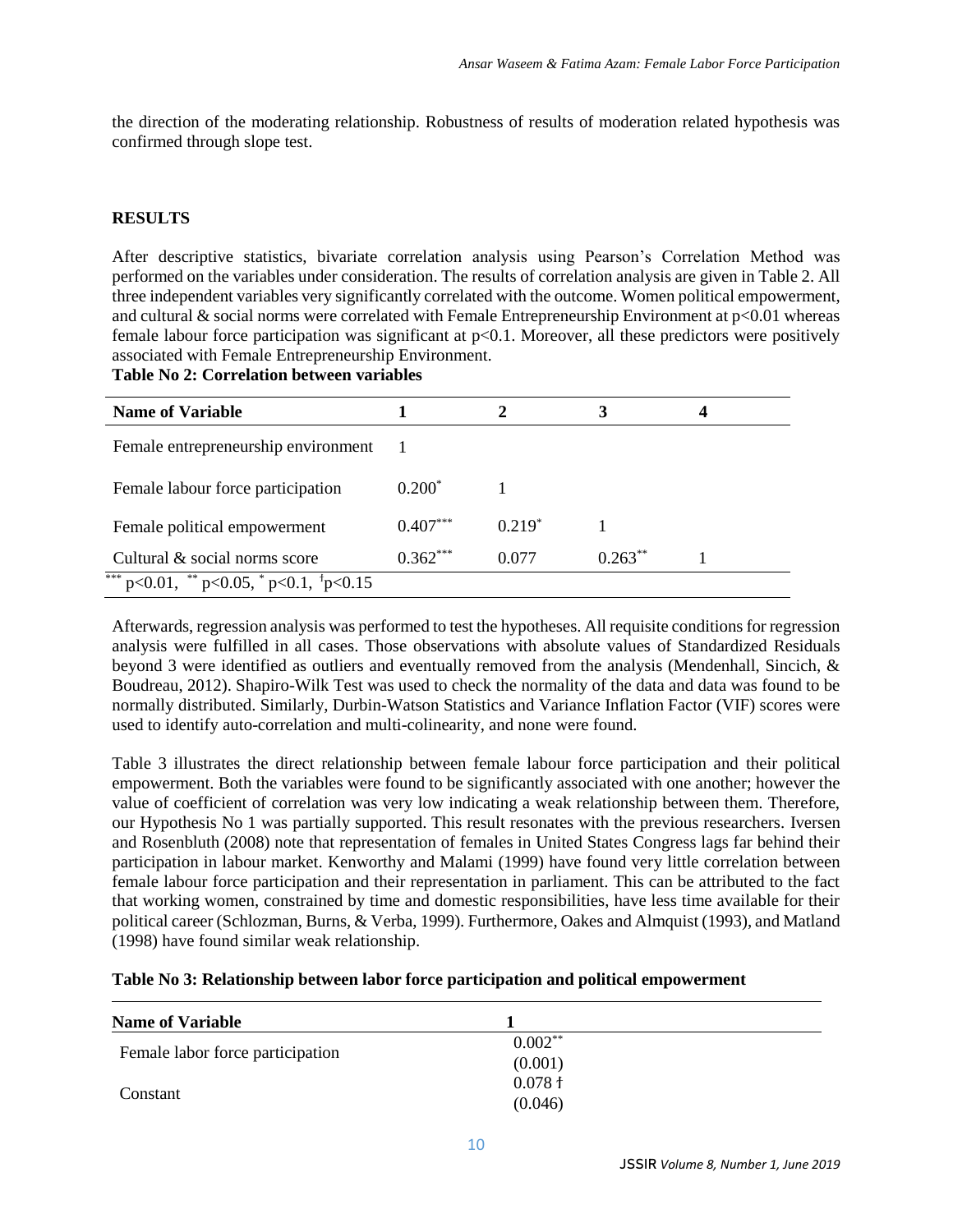| Value of $\mathbb{R}^2$ | 0.079                                                                                                    |  |
|-------------------------|----------------------------------------------------------------------------------------------------------|--|
|                         | Note: Values represent un-standardized coefficients while those in parenthesis are standard deviation of |  |

un-standardized coefficients. \*\*\*  $p<0.01$ , \*\*  $p<0.05$ , \*  $p<0.1$ , †  $p<0.15$ 

Table 4 shows that labour force participation is positively related with female entrepreneurial environment at p<0.1. However, there was no relationship between the two variables since the value of  $\mathbb{R}^2$  is very low. Therefore, our second hypothesis was partially proved. Likewise, Table 4 illustrates that female political empowerment was significantly and positively associated with female entrepreneurial environment. Value of coefficient of correlation is higher as compared to the previous instance, but it is still low enough to show a weak relationship. Hence, our third hypothesis was also partially supported.

Table 4 also demonstrates the results of mediating role of female political empowerment on relationship between female labour force participation and female entrepreneurship environment. When women political empowerment is added as mediating variable in the regression model, the value of  $\mathbb{R}^2$  increased and became 0.179. Also, the introduction of the mediating variable rendered labour force participation statistically insignificant; while the mediator itself remained statistically significant. This suggests that women political empowerment mediates the relationship between labour force participation and female entrepreneurial environment, implying that our fourth hypothesis was also proved. The results are consistent with the Motivational Theory of Role Modelling. Working and parliamentary women as role models are an important factor in attracting women towards their own business (Terjesen, Bosma, & Stam, 2016). These role models induce self-efficacy in other women (Minniti & Nardone, 2007; Noguera et al., 2015); considered to be an important factor for women starting their own business.

| <b>Name of Variable</b>          |                                       | 3                    | 4                     |
|----------------------------------|---------------------------------------|----------------------|-----------------------|
| Female<br>labor<br>participation | force $0.242$ <sup>*</sup><br>(0.142) |                      | 0.141<br>(0.135)      |
| Female political empowerment     |                                       | 44.717***            | 41.904***             |
|                                  | $33.116***$                           | (11.99)<br>35.306*** | (12.286)<br>28.694*** |
| Constant                         | (7.524)                               | (3.26)               | (7.129)               |
| Value of $\mathbb{R}^2$          | 0.040                                 | 0.166                | 0.179                 |

**Table No 4: Mediating role of female political empowerment on relationship between female labor force participation and female entrepreneurship environment**

Note: Values represent un-standardized coefficients while those in parenthesis are standard deviation of un-standardized coefficients.

\*\*\*  $p<0.01$ , \*\*  $p<0.05$ , \*  $p<0.1$ , †  $p<0.15$ 

Hypothesis 5 deals with the moderating role of cultural and social norms on the relationship between labour force participation and female entrepreneurial environment. To test this hypothesis, an interaction term was calculated. For this purpose, both the independent and moderating variables were mean centered. These mean centered values were then multiplied to calculate the interaction term. This interaction term was then introduced in the regression model. Table No 5 shows that the introduction of interaction term causes an increase of 0.077 in the value of  $\mathbb{R}^2$ . Furthermore, the interaction term is statistically significant at p<0.05.

**Table No 5: Moderating regression of cultural & social norms onto female labor force participation and female entrepreneurship environment** 

| <b>Unstandardized</b><br>D2<br><b>Name of Variable</b><br>л<br>$\sim$ oefficient | $\Lambda$ $\mathbf{R}^2$ |
|----------------------------------------------------------------------------------|--------------------------|
|----------------------------------------------------------------------------------|--------------------------|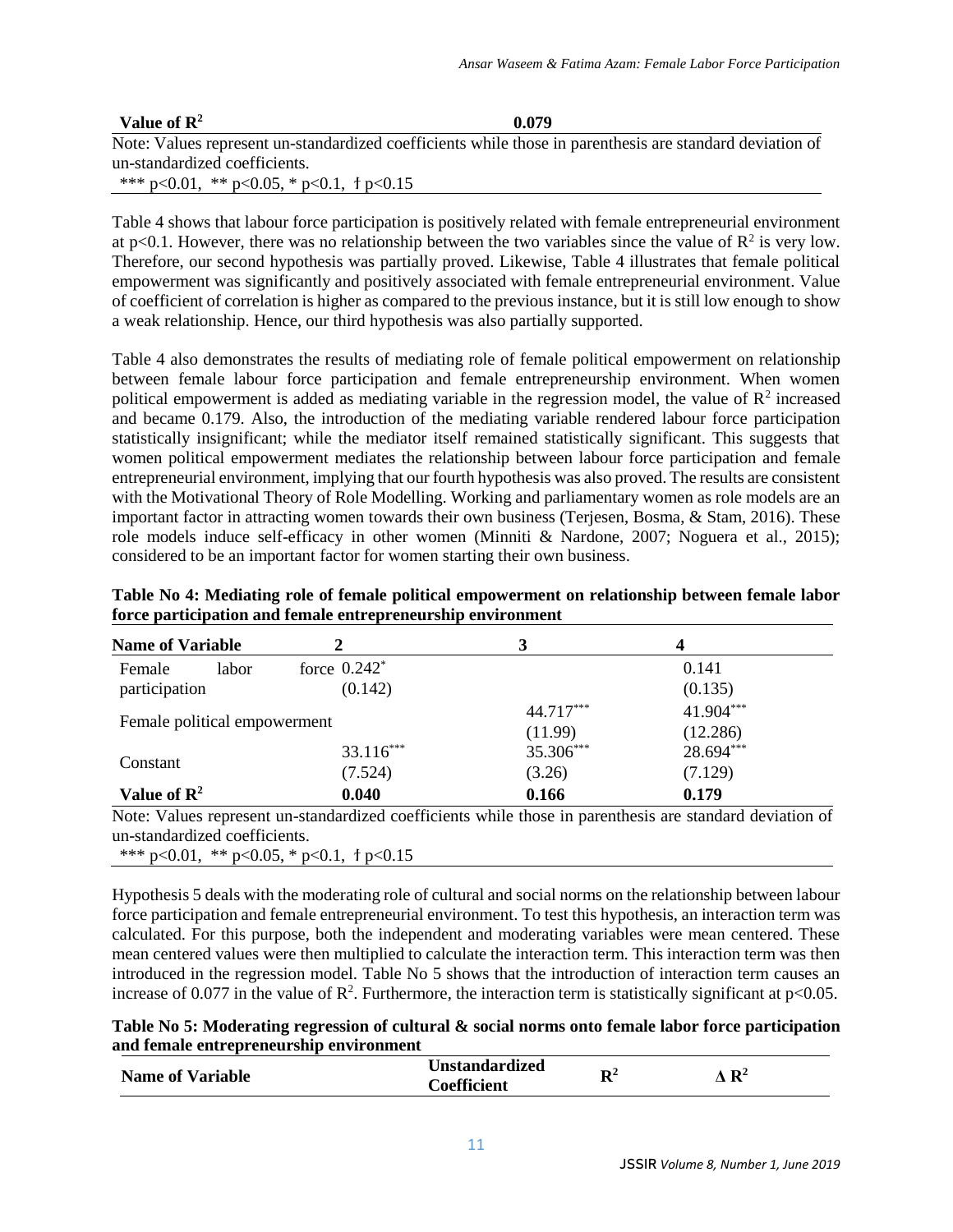| Female labor force participation (FL) | $0.242^*$<br>(0.141)  | 0.041 | $0.041*$   |
|---------------------------------------|-----------------------|-------|------------|
| Cultural and social norms (CSN)       | $3.972***$<br>(1.267) | 0.162 | $0.121***$ |
| Interaction (FL x CSN)                | $0.240**$<br>(0.092)  | 0.239 | $0.077**$  |

\*\*\* p<0.01, \*\* p<0.05, \* p<0.1,  $\frac{1}{7}$  p<0.15

Number of Observation  $= 72$ 

In order to test the robustness of the above result, conditional effect of predictor on outcome at values of the moderator was calculated using Process Macro (Hayes, 2013) in SPSS. Table 5 shows that at lower value of moderator (one standard deviation below the mean value), the moderator was statistically insignificant. However, the same was significant at the mean value as well as higher value (one standard deviation above the mean value). Furthermore, the value of effect size constant increases as we move from lower value to mean and then higher value. This shows that the cultural and social norms moderates the relationship between labour force participation and female entrepreneurial environment at mean and higher value, while at the lower value the same is statistically insignificant.

**Table No 6: Effect size of the cultural and social norms on the relation between labor force participation and female entrepreneurial environment** 

|                                                     | Mean-Centered Value of the Effect Size of Moderator on relation between labor force |  |
|-----------------------------------------------------|-------------------------------------------------------------------------------------|--|
| cultural and social norms                           | participation and female entrepreneurial environment                                |  |
| $-1.4163$                                           | 0.0206                                                                              |  |
|                                                     | $0.3600**$                                                                          |  |
| 1.4163                                              | $0.6994***$                                                                         |  |
| *** $p<0.01$ , ** $p<0.05$ , * $p<0.1$ , † $p<0.15$ |                                                                                     |  |

Similar, results were obtained from the slope analysis. Figure No 2 shows that the slope of line based on the regression equation of the moderating role of cultural and social norms on the relationship between labour force participation and female entrepreneurial environment. The slope of this was positive for both mean and higher value of moderator. Especially, the slope became steeper at higher value of moderator confirming the results on Table No 5. Therefore, our fifth hypothesis was also proved.



**Figure No 2:** Moderating regression of cultural & social norms onto female labor force participation and female entrepreneurship environment

# **DISCUSSION ON RESULTS**

As described earlier, purpose of this study was to investigate the effects of different conditions in the growth of women owned businesses in a country. The basic relation discussed in this study was the impact of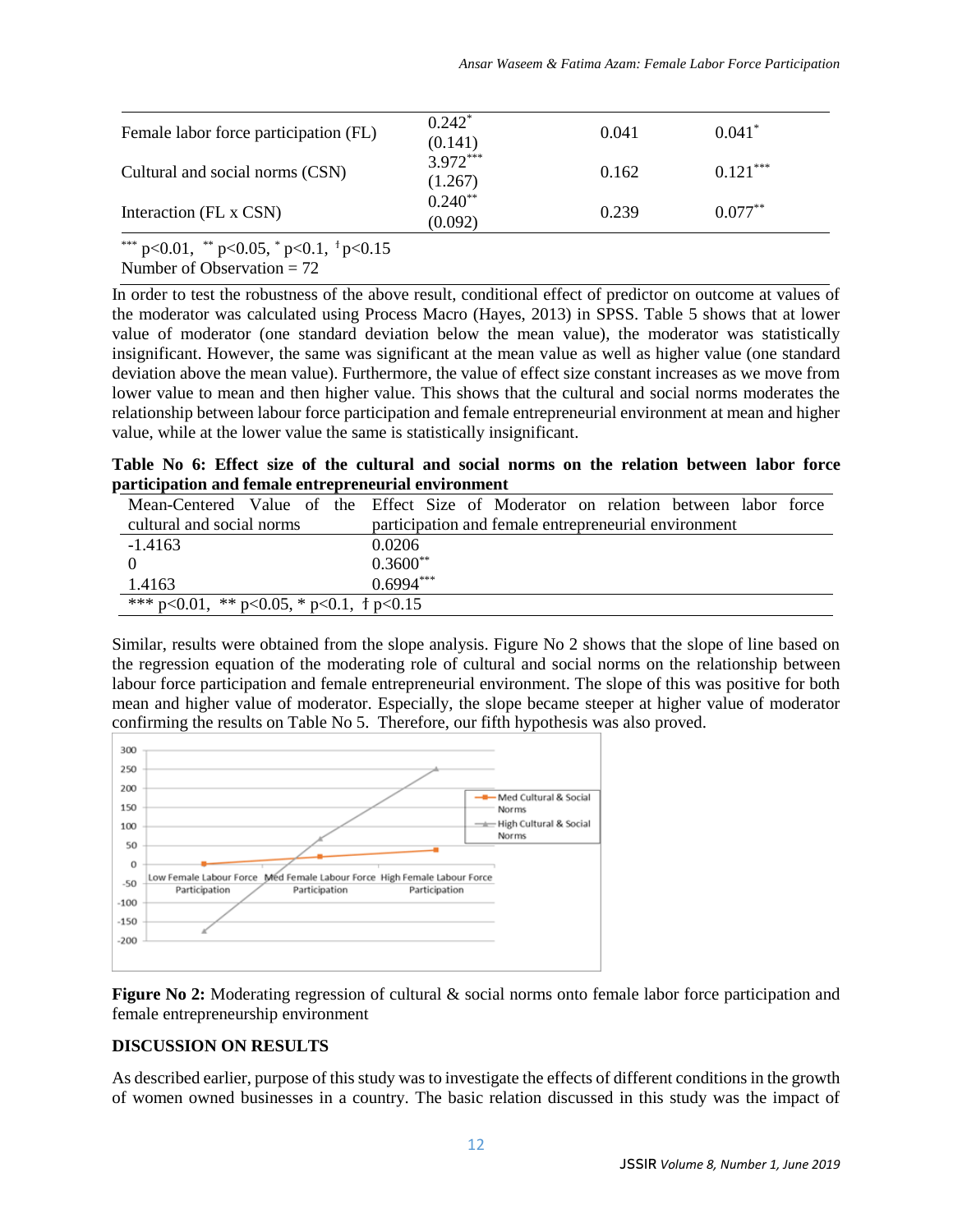participation of women in labour market on overall entrepreneurial environment of a country. Though, the results revealed presence of weak relationship between both variables, even then the importance of employed women cannot be denied. Literature concurs that women working in labour market is a successful move to increase economic growth as it results in better utilization of economic inputs. Increased participation of women in business and entrepreneurial activities can lead to better quality entrepreneurial ventures in the society allowing greater competition, and diversity in "products, processes, forms of organization and targeted markets" (Verheul, Stel, & Thurik, 2006). Likewise, the growth of female founded business is quickly exploiting previously untapped sources of productivity (Nguyen, Frederick, & Nguyen, 2014), resulting in expansion of economy.

In the fourth hypothesis, it was proposed that relationship between female participation in the labour market and female entrepreneurial environment is mediated by women political empowerment. This hypothesis was also proved; suggesting the importance of political empowerment of women in increasing labour force participation and entrepreneurial initiatives. Women holding influential position in the governmental institutions act as role models for others. These role models are an important factor in attracting women towards their own business (Terjesen, Bosma, & Stam, 2016). These role models induce self-efficacy in other women which is considered to be an important factor for women starting their own business. Moreover, women representation in the parliament helps in making women centred legislation. Therefore, representation of women in parliament makes them an important factor in the process of female empowerment which can boast the number of working women and their entrepreneurial endeavours.

Fifth hypothesis of this study dealt with the moderating role of cultural and social norms on the relationship between female labour force participation and entrepreneurial environment for females. Cultural and social norms were chosen as a moderator following Hayton and Cacciotti (2013) suggestion that "the use of cultural norms rather than cultural values will help solve inconsistencies in findings". This hypothesis was proved which confirms this notion. As stated earlier, researchers are interested in observing the variation in the participation and performance of female entrepreneurship across countries. It is agreed that more men engage in entrepreneurial activities as compared women (Parker, 2009). This variation can be explained partly by cultural and social factors such as family structure (Acs at el,. 2011). Different cultural norms discourage participation of women in business related activities. Many societies consider females to be subordinate and inferior to males. Unfortunately, working women don't get respect in the society, and they are marginalized even in the business sector. All these discrimination based on gender inhibit women entering into entrepreneurship. Furthermore, different social norms such as childhood marriage, child bearing and domestic responsibilities, and other gender related stereotypes (Antai & Anam, 2016) may discourage participation of women in entrepreneurship. All these culture imposed barriers exclude women from any business related activity as they become "cut off from full involvement in the large society" (Pines, Lerner & Schwartz, 2010).

# **THEORETICAL CONTRIBUTIONS**

This research contributes in the extant body of knowledge by empirically testing the mediating and moderating mechanisms of women political empowerment and cultural and social norms on the relationship between female labour force participation and entrepreneurial environment. Most studies on female entrepreneurship have obtained data from Global Entrepreneurship Monitor Reports. This study focuses on overall entrepreneurial environment in a country instead of rate of female owned business. For this purpose, data was obtained from other sources. Similarly, this study highlights the intervening mechanism and boundary conditions regarding relationship between female participation in labour force and entrepreneurial environment for them.

# **PRACTICAL IMPLICATIONS**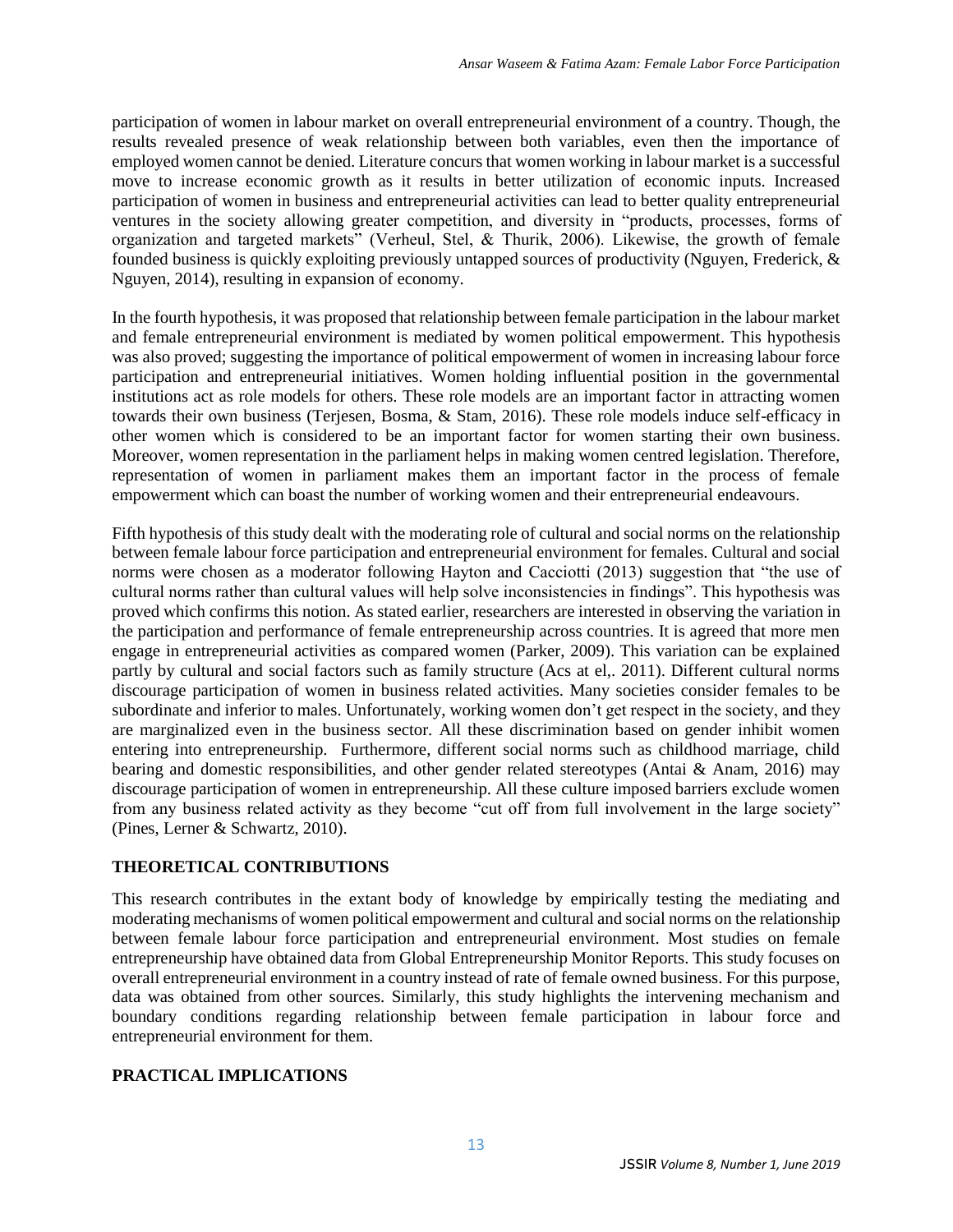Female entrepreneurs not only result in economic development of the country but also add variety to entrepreneurial mix. It is well established that individual, social and environmental factors have direct bearing on the growth of entrepreneurship in a country (Goby & Erogul, 2011). Working women are major contributors toward national income and social well being of their family. Therefore, governments should focus on making effective policies for fostering a productive entrepreneurial environment which will inturn have a considerable effect on the job creation. There is a reciprocal interaction between participation of women in economic activities and economic growth. Enhancing the participation of females in the labour market and economic activities widens their social and economical role in the society. Realizing importance of this, many countries are working on female entrepreneurship programs which results in financial freedom, economic empowerment and growth of the country (Nguyen, Frederick & Nguyen, 2014).

A potent way to reduce poverty among women is to increase their earning by empowering them through their own business. Empowerment, in development literature, means making women significant actors in the decision making process. It is imperative that women are made an active agent in the change process of female empowerment rather than mere recipients of change. Realizing this, governments are developing different policies to ensure representation of women in parliament. One of such policy is the reservation of quota for women. Fixing a quota for women in the parliament has been proven to be an effective method to ensure women representation in the legislation process. However, mixed results of such quota have been observed as it is subject to nepotism. It is imperative to maintain a transparency to ensure true and effective representation of women.

There is also an urgent need to change social taboos. Most societies view that sole purpose of women's existence is to give birth and raise children, and look after their household. Such views are prevalent in countries with low income level. On the contrary, higher income countries have focused on the development of women and they have made half of their population an active part of their economy. Hayton, George and Zahra (2002) declare cultures which support risk taking and independent thinking to be desirable encourage entrepreneurial behaviours as compared to those ones which reinforce control, collectivism, and conformity. Therefore, governments and policy makers should focus on developing an entrepreneurial supportive culture.

Gender discriminating practices of a society may discourage women participation in economic activities. Neo classical economists believe in a long-run effect between gender (in) equality and economic growth (Seguino & Were, 2014). Therefore, governments should work on reducing gender discrimination in the economic activities and promote gender development. This will lead to more entrepreneurial initiatives from women. For example, women have less access to finance which is not readily available to them. They also face discriminatory attitude from the banks and other financial institutes. Prejudice about ability to handle credit and credibility causes women to face discriminatory attitude from banks and financial institutions. It is important that availability of credit for women may be ensured so that their business does not under perform due to poor financing.

# **CONCLUSION**

Entrepreneurship is the base of economic development especially for developing countries. These countries can benefit from the development of entrepreneurial activities, both for males and females. However, it is imperative to have an entrepreneurial environment and opportunities for the growth of entrepreneurship. With this aim in mind, this study investigates the impact of different economic, political, cultural and social factors in the growth of support environment for female entrepreneurship. Despite the increase in the number of female entrepreneurs, they still lag behind their male counterparts. This study focuses on the role of female participation in the labour market in the development of a supportive environment for female entrepreneurs because theoretical origin and underpinning of female entrepreneurship can be traced to occupation literature.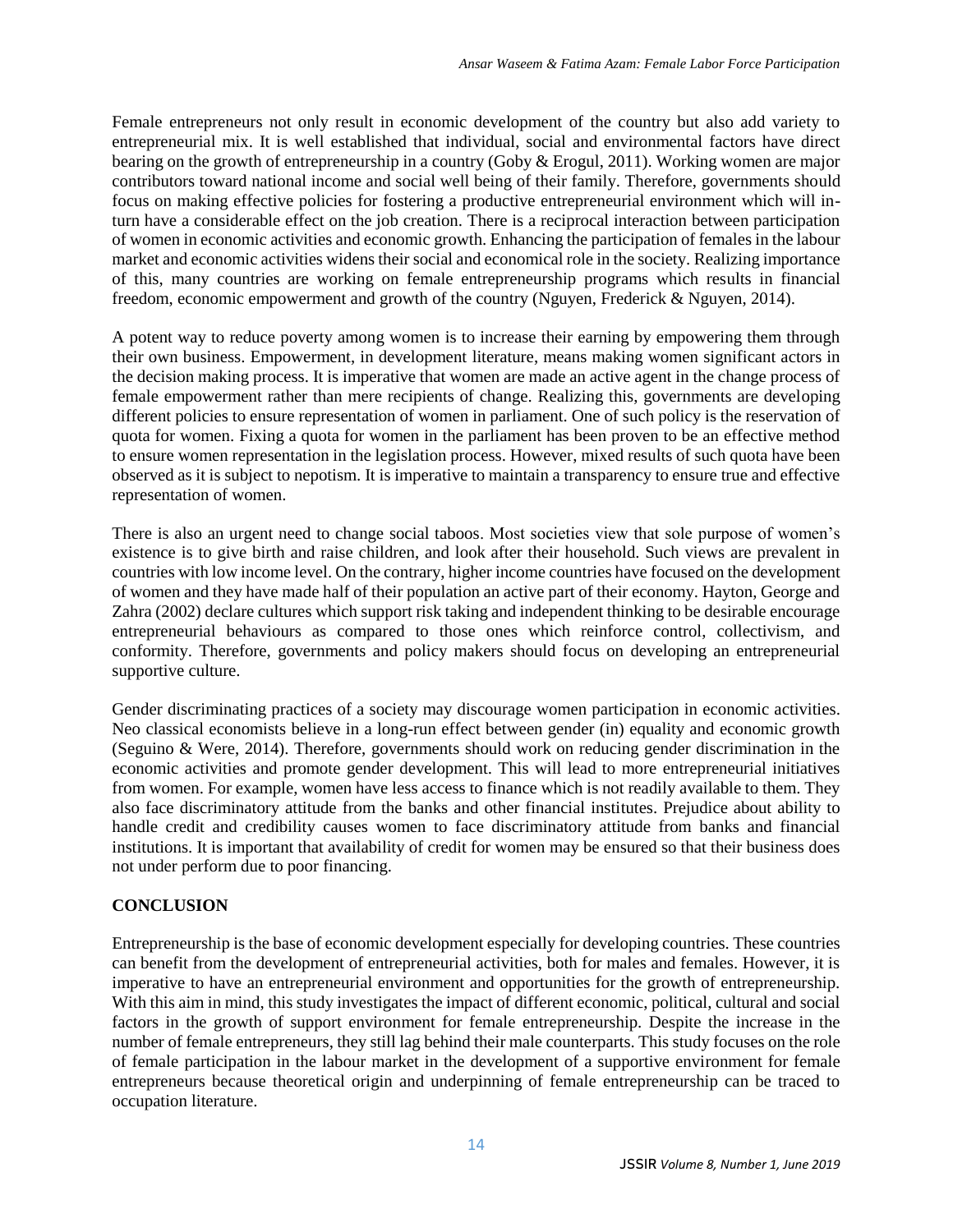This study also demonstrates the importance of political empowerment of women, supportive cultural and social norms, and gender development in increasing women owned business. It is proposed that the relationship between participation of females in labour market and national environment conducive for female entrepreneurship is mediated by women political empowerment and moderated by cultural and social norms. Based on the model proposed, it is proved that all these factors collaborate in shaping the entrepreneurial environment of a country. Thus, this paper contributes both theoretically, by providing empirical evidence about the relationship between different factors, as well as practically by proposing certain suggestions for the policy makers. We hope that our policy makers will pursue these recommendations to improve the social and economic status of female.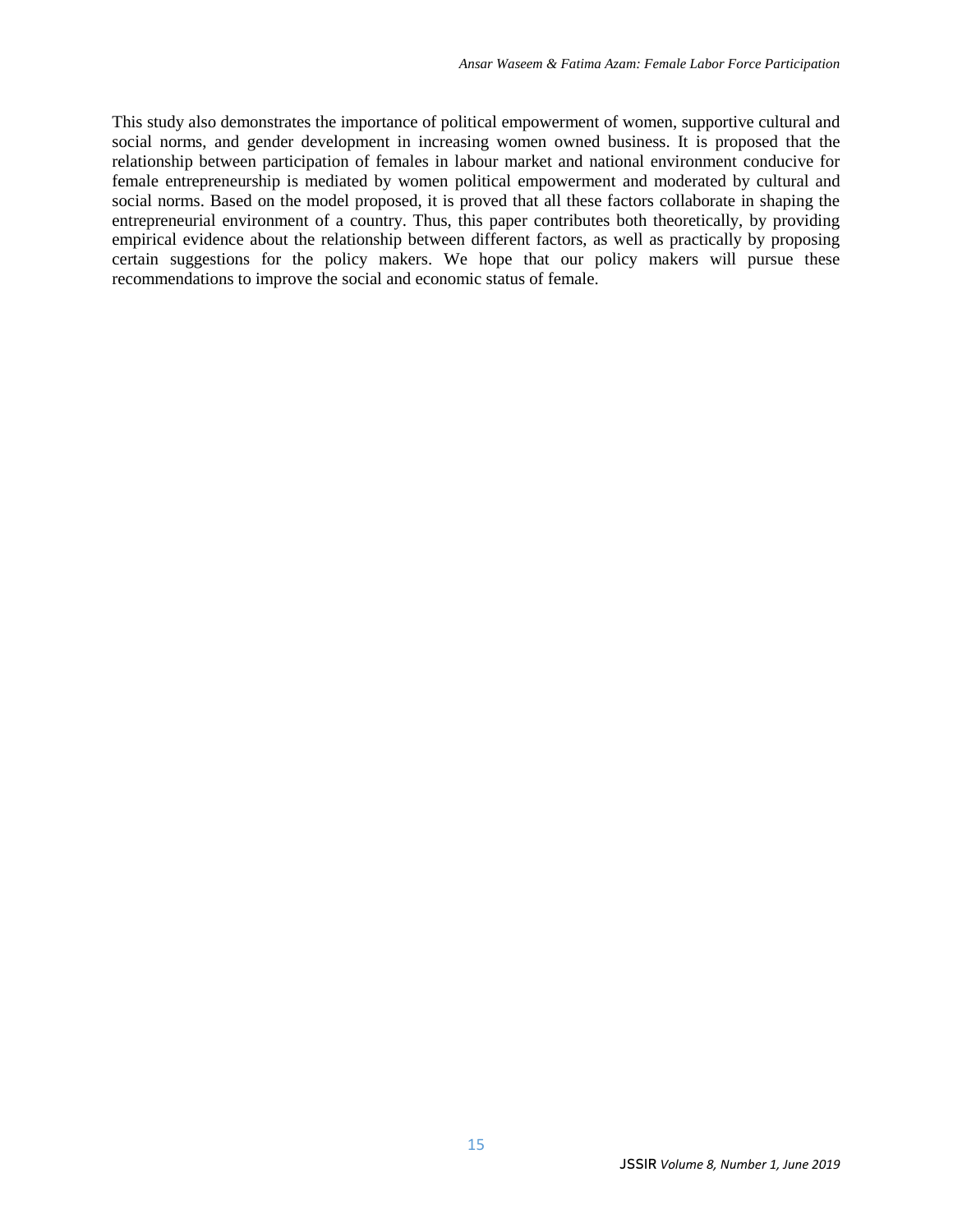#### **REFERENCES:**

- Adom, K., & Asare-Yeboa, I. T. (2016). An evaluation of human capital theory and female entrepreneurship in sub-Sahara Africa: Some evidence from Ghana International *Journal of Gender and Entrepreneurship*, 8(4), 402-423.
- Agbim, K. C., Ayatse, F. A., & Oriarewo, G. O. (2013). Entrepreneurial learning: a social and experiential method of entrepreneurship development among indigenous female entrepreneurs in Anambra State, Nigeria. *International Journal of Scientific and Research Publications*, 6(3), 2250-3153.
- Ahl, H. (2006). Why research on women entrepreneurs needs new directions. *Entrepreneurship Theory and Practice*, 30(5), 595-622.
- Aidis, R., Welter, F., Smallbone, D., & Isakova, N. (2007). Female entrepreneurship in transition economies: the case of Lithuania and Ukraine. Feminist Economics, 13(2), 157-183.
- Albotmeh, S., & Irsheid, S. (2013). Barriers to female labor market participation and entrepreneurship in the Occupied Palestinian Territory. Palestine: Center for Development Studies, Birzeit University.
- Al-Dajani, H., & Marlow, S. (2013). Empowerment and entrepreneurship: A theoretical framework. *International Journal of Entrepreneurial Behavior & Research*, 19(5), 503-524.
- Axelrod, R. (1986). An evolutionary approach to norms. *American Political Science Review*, 80(4), 1095- 1111.
- Baldwin, M., & Johnson, W. G. (1992). Estimating the employment effects of wage discrimination. *The Review of Economics and Statistics*, 74, 446-455.
- Baughn, C. C., Chua, B. L., & Neupert, K. E. (2006). The normative context for women's participation in entrepreneurship: A multicounty study. *Entrepreneurship Theory and Practice*, 30(5), 687-708.
- Berger, E. S., & Kuckertz, A. (2016). Female entrepreneurship in startup ecosystems worldwide. *Journal of Business Research*, 69(11), 5163-5168.
- Bosma, N. (2013). The Global Entrepreneurship Monitor (GEM) and its impact on entrepreneurship research. *Foundations and Trends in Entrepreneurship*, 9(2), 143-248.
- Brush, C. G., & Cooper, S. Y. (2012). Female entrepreneurship and economic development: An international perspective. *Entrepreneurship & Regional Development*, 24(1-2), 1-6.
- Budig, M. J. (2006). Intersections on the road to self-employment: Gender, family and occupational class. *Social Forces*, 84(4), 2223-2239.
- Busenitz, L. W., Gomez, C., & Spencer, J. W. (2000). Country institutional profiles: Unlocking entrepreneurial phenomena*. Academy of Management Journal*, 43(5), 994-1003.
- Cavalcanti, T., & Tavares, J. (2016). The Output Cost of Gender Discrimination: A Model‐based Macroeconomics Estimate*. The Economic Journal*, 126(590), 109-134.
- Chowdhury, F., & Audretsch, D. B. (2014). Institution as looting apparatus: Impact of gender equality and institutions on female entrepreneurship. *Eurasian Business Review*, 4(2), 207-225.
- Danish, A. Y., & Smith, H. L. (2012). Female entrepreneurship in Saudi Arabia: opportunities and challenges. *International Journal of Gender and Entrepreneurship*, 4(3), 216-235.
- Davidson, P., & Honig, B. (2003). The role of social and human capital among nascent entrepreneurs. *Journal of Business Venturing*, 18(3), 301-331.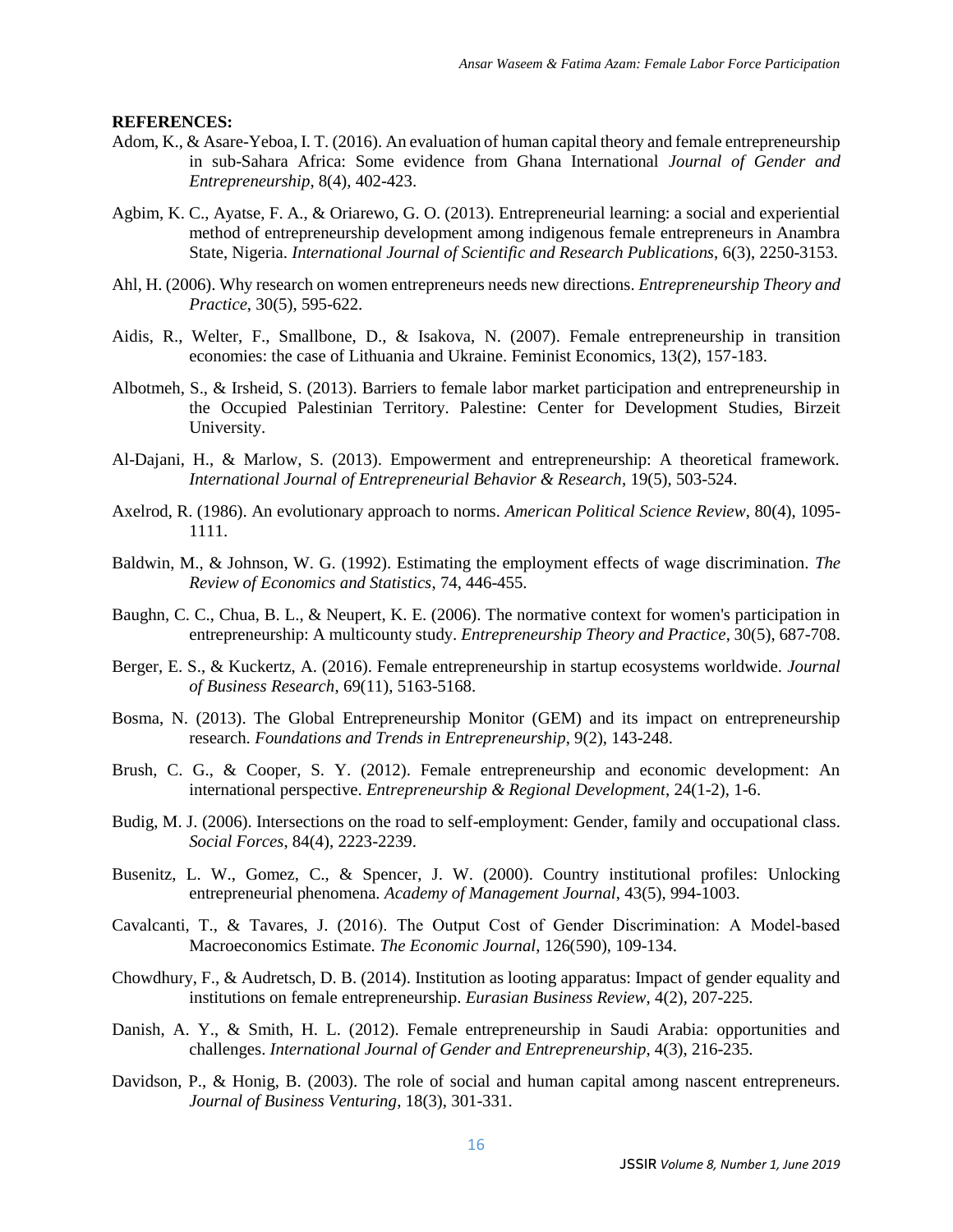- Eagly, A. H. (1987). *Sex differences in social behavior: A social-role interpretation*. Hills-dale, NJ: Erlbaum.
- Estrin, S., & Mickiewicz, T. (2011). Institutions and female entrepreneurship. *Small Business Economics*, 37(4), 397.
- Foss, L., Woll, K., & Moilanen, M. (2013). Creativity and implementations of new ideas: do organizational structure, work environment and gender matters? *International Journal of Gender and Entrepreneurship*, 5(3), 298-322.
- Ghani, E., Kerr, W. R., & O'Connell, S. D. (2014). Political reservations and women's entrepreneurship in India. *Journal of Development Economics*, 108, 138-153.
- Goby, V. P., & Erogul, M. S. (2011). *Female entrepreneurship in the United Arab Emirates: Legislative encouragements and cultural constraints*. Paper presented at the Women's Studies International Forum.
- Goltz, S., Buche, M. W., & Pathak, S. (2015). Political empowerment, rule of law, and women's entry into entrepreneurship. *Journal of Small Business Management*, 53(3), 605-626.
- Hattab, H. (2012). Towards understanding female entrepreneurship in Middle Eastern and North African countries: A cross-country comparison of female entrepreneurship. Education, Business and Society: *Contemporary Middle Eastern Issues*, 5(3), 171-186.
- Hayton, J. C., & Cacciotti, G. (2013). Is there any entrepreneurial culture? A review of empirical research. *Entrepreneurship & Regional Development*, 25(9-10), 708-731.
- Hayton, J. C., George, G., & Zahra, S. A. (2002). National culture and entrepreneurship: A review of behavioral research. *Entrepreneurship Theory and Practice*, 26(4), 33.
- Hundley, G. (2001). Why women earn less than men in self-employment. Journal of labor research, 22(4), 817-829.
- Inglehart, R., & Norris, P. (2003). *Rising tide: Gender equality and cultural change around the world*. New York, Cambridge University Press.
- Iversen, T., & Rosenbluth, F. (2006). The Political Economy of Gender: Explaining Cross‐National Variation in the Gender Division of Labor and the Gender Voting Gap. *American Journal of Political Science*, 50(1), 1-19.
- Iversen, T., & Rosenbluth, F. (2008). Work and power: The connection between female labor force participation and female political representation. *Annual Review Political Science*, 11, 479-495.
- Jennings, J. E., & Brush, C. G. (2013). Research on women entrepreneurs: Challenges to (and from) the broader entrepreneurship literature? *Academy of Management Annals*, 7(1), 663-715.
- Kenworthy, L., & Malami, M. (1999). Gender inequality in political representation: A worldwide comparative analysis. *Social Forces*, 78(1), 235-268.
- Klasen, S. (2016). *Gender, institutions, and economic development: Findings, open research and policy issues*. Courant Research Centre: Poverty, Equity and Growth-Discussion Papers, No. 211.
- Kobeissi, N. (2010). Gender factors and female entrepreneurship: International evidence and policy implications. *Journal of International Entrepreneurship*, 8(1), 1-35.
- Kostova, T. (1997). *Country institutional profiles: Concept and measurement*. Paper presented at the Academy of Management proceedings.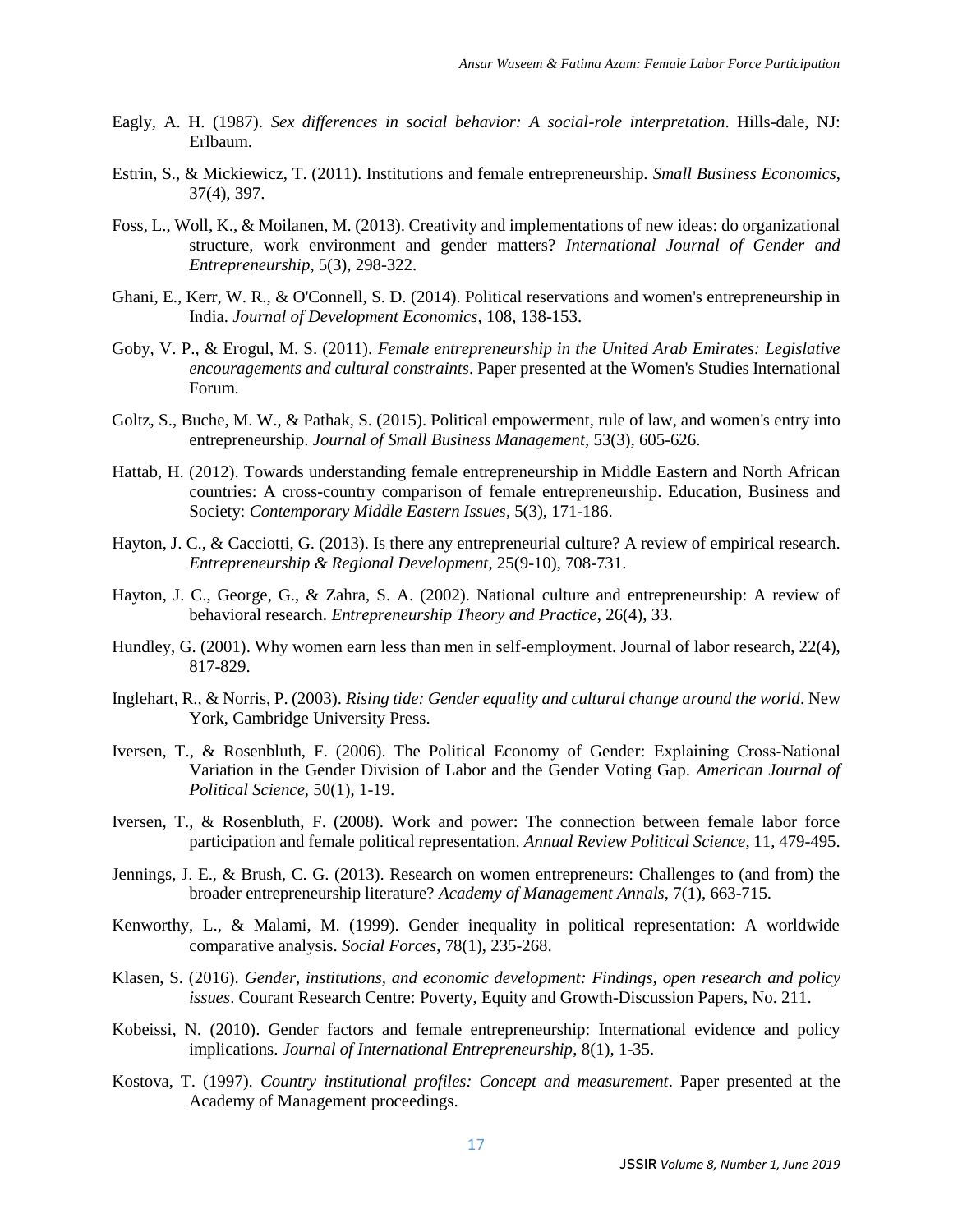Lippmann, W. (1922). *Public Opinion*. New York: Merchant Books.

- Lock, R., & Lawton Smith, H. (2016). The impact of female entrepreneurship on economic growth in Kenya. *International Journal of Gender and Entrepreneurship*, 8(1), 90-96.
- Lockwood, P. (2006). "Someone like me can be successful": Do college students need same‐gender role models? *Psychology of Women Quarterly*, 30(1), 36-46.
- Manda, D. K., & Mwakubo, S. (2014). Gender and Economic Development in Africa: An Overview. *Journal of African Economies*, 23(1), 4-7.
- Maniyalath, N., & Narendran, R. (2016). The human development index predicts female entrepreneurship rates. *International Journal of Entrepreneurial Behavior & Research*, 22(5), 745-766.
- Marlow, S., & McAdam, M. (2013). Gender and entrepreneurship: Advancing debate and challenging myths; exploring the mystery of the under-performing female entrepreneur. *International Journal of Entrepreneurial Behavior & Research*, 19(1), 114-124.
- Marques, H. (2017). Gender, entrepreneurship and development: Which policies matter? *Development Policy Review*, 35(2), 197-228.
- Martin, L. M., & Tiu Wright, L. (2005). No gender in cyberspace? Empowering entrepreneurship and innovation in female-run ICT small firms*. International Journal of Entrepreneurial Behavior & Research*, 11(2), 162-178.
- Matland, R. E. (1998). Women's representation in National legislatures: Developed and developing countries*. Legislative Studies Quarterly*, 109-125.
- McGowan, P., Redeker, C. L., Cooper, S. Y., & Greenan, K. (2012). Female entrepreneurship and the management of business and domestic roles: Motivations, expectations and realities. *Entrepreneurship & Regional Development*, 24(1-2), 53-72.
- McIntyre, R. B., Paulson, R. M., Taylor, C. A., Morin, A. L., & Lord, C. G. (2011). Effects of role model deservingness on overcoming performance deficits induced by stereotype threat. *European Journal of Social Psychology*, 41(3), 301-311.
- Mendenhall, W., Sincich, T., & Boudreau, N. S. (2012). *A second course in statistics: Regression Analysis (7th ed.)*: Prentice Hall Upper Saddle River, NJ.
- Minniti, M., & Nardone, C. (2007). Being in someone else's shoes: The role of gender in nascent entrepreneurship. *Small Business Economics*, 28(2), 223-238.
- Moreno, S. E. C. (2016). Female entrepreneurship in a forced displacement situation: The case of Usme in Bogota. Suma de Negocios, 7(15), 61-72.
- Morgenroth, T., Ryan, M. K., & Peters, K. (2015). The motivational theory of role modeling: How role models influence role aspirants' goals. *Review of General Psychology*, 19(4), 465.
- Morris, M. H., Miyasaki, N. N., Watters, C. E., & Coombes, S. M. (2006). The dilemma of growth: Understanding venture size choices of women entrepreneurs*. Journal of Small Business Management,* 44(2), 221-244.
- Naguib, R., & Jamali, D. (2015). Female entrepreneurship in the UAE: a multi-level integrative lens. *Gender in Management: An International Journal*, 30(2), 135-161.
- Nguyen, C., Frederick, H., & Nguyen, H. (2014). Female entrepreneurship in rural Vietnam: an exploratory study. *International Journal of Gender and Entrepreneurship*, 6(1), 50-67.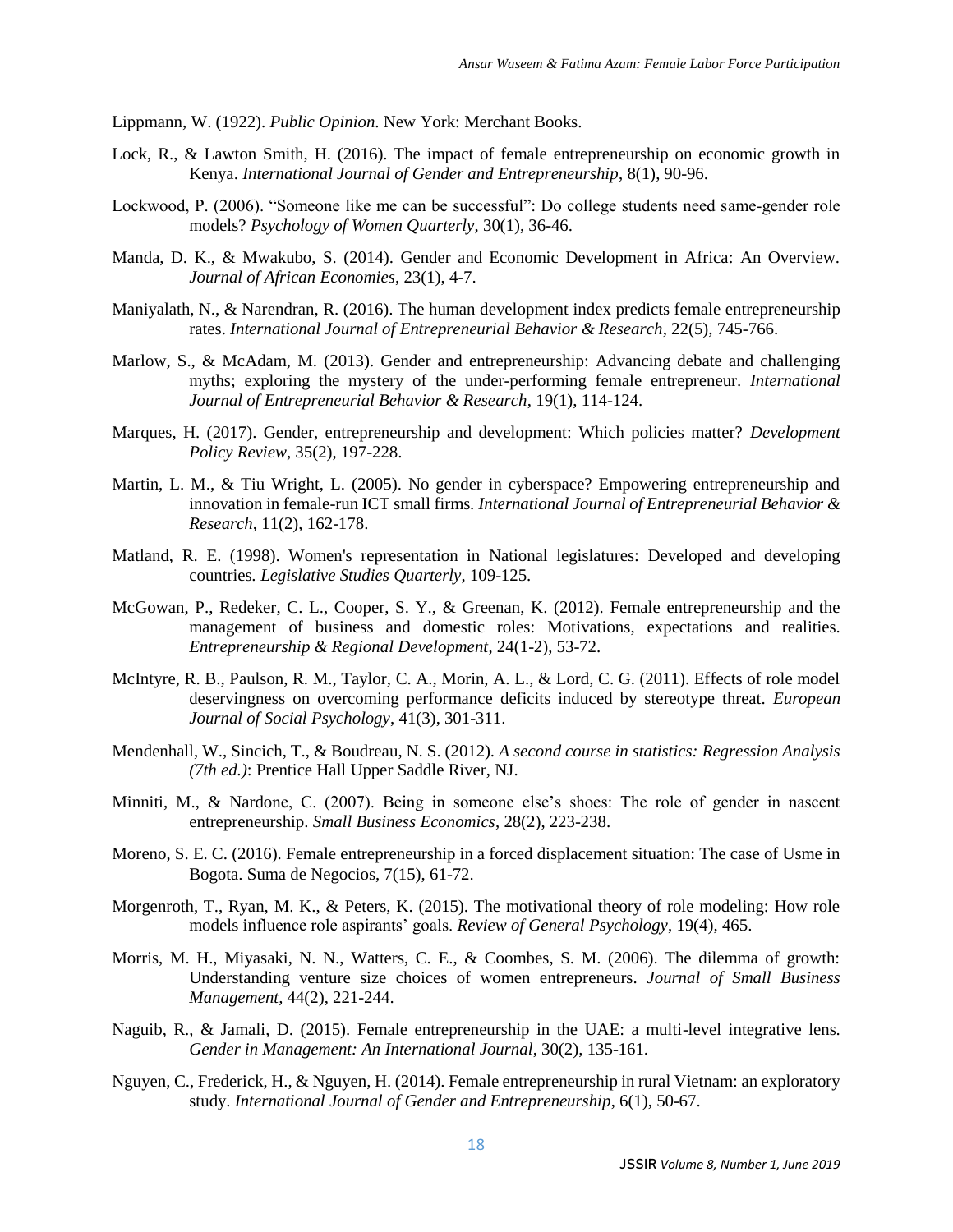- Nicolas, C., & Rubio, A. (2016). Social enterprise: Gender gap and economic development. *European Journal of Management and Business Economics*, 25(2), 56-62.
- Noguera, M., Alvarez, C., Merigo, J. M., & Urbano, D. (2015). Determinants of female entrepreneurship in Spain: An institutional approach. *Computational and Mathematical Organization Theory*, 21(4), 341-355.
- North, D. C. (1990). *Institutions, Institutional change and Economic performance*: Cambridge University Press.
- Oakes, A., & Almquist, E. (1993). Women in national legislatures: A cross-national test of macrostructural gender theories. *Population Research and Policy Review*, 12(1), 71-81.
- Okah-Efogo, F., & Timba, G. T. (2015). Female entrepreneurship and growth in Cameroon. *African Journal of Economic and Management Studies*, 6(1), 107-119.
- Okock, O., & Melesse, A. (2014). A critical and comparative analysis of political empowerment/representation in promoting gender equality in Gambella Regional State. *Developing Country Studies*, 4(17), 78-95.
- Owo, J. N. (2016). Gender and economic development: Nigeria as a case study. *Sustainable Human Development Review*, 2(1), 81-91.
- Pérez, C. P., & Hernandez, M. A. (2016). Explanatory factors of female entrepreneurship and limiting elements. *Suma de Negocios*, 7(15), 25-31.
- Pines, A. M., Lerner, M., & Schwartz, D. (2010). Gender differences in entrepreneurship: equality, diversity and inclusion in times of global crisis. *Equality, Diversity and Inclusion: An International Journal*, 29(2), 186-198.
- Poggesi, S., Mari, M., & De Vita, L. (2016). What's new in female entrepreneurship research? Answers from the literature. *International Entrepreneurship and Management Journal*, 12(3), 735-764.
- Poirine, B., Dropsy, V., & Gay, J.-F. (2017). Entrepreneurship and social norms about thrift versus sharing: The Chinese-Tahitian experience. *Asia Pacific Business Review*, 1-17.
- Ramadani, V., Rexhepi, G., Abazi-Alili, H., Beqiri, B., & Thaçi, A. (2015). A look at female entrepreneurship in Kosovo: An exploratory study. *Journal of Enterprising Communities: People and Places in the Global Economy*, 9(3), 277-294.
- Reynolds, P. D., Camp, S. M., Bygrave, W. D., Autio, E., & Hay, M. (2001). Global entrepreneurship monitor: 2001 executive report. Kansas City, MO: E.M. Kauffman Foundation.
- Rosenbluth, F., Salmond, R., & Thies, M. F. (2006). Welfare works: Explaining female legislative representation. *Politics & Gender*, 2(2), 165-192.
- Rubio-Banon, A., & Esteban-Lloret, N. (2016). Cultural factors and gender role in female entrepreneurship. *Suma de Negocios*, 7(15), 9-17.
- Sara, C., & Peter, R. (1998). The financing of male and female owned businesses. *Entrepreneurship & Regional Development*, 10(3), 225-242.
- Sawicka, J., & Lagoda, J. (2015). Gender and sustainability in the economic development equal chances for women at the labour market. *Acta Scientiarum Polonorum. Oeconomia*, 14(4).
- Schlozman, K. L., Burns, N., & Verba, S. (1999). " What Happened at Work Today?": A Multistage Model of Gender, Employment, and Political participation. *The Journal of Politics*, 61(1), 29-53.